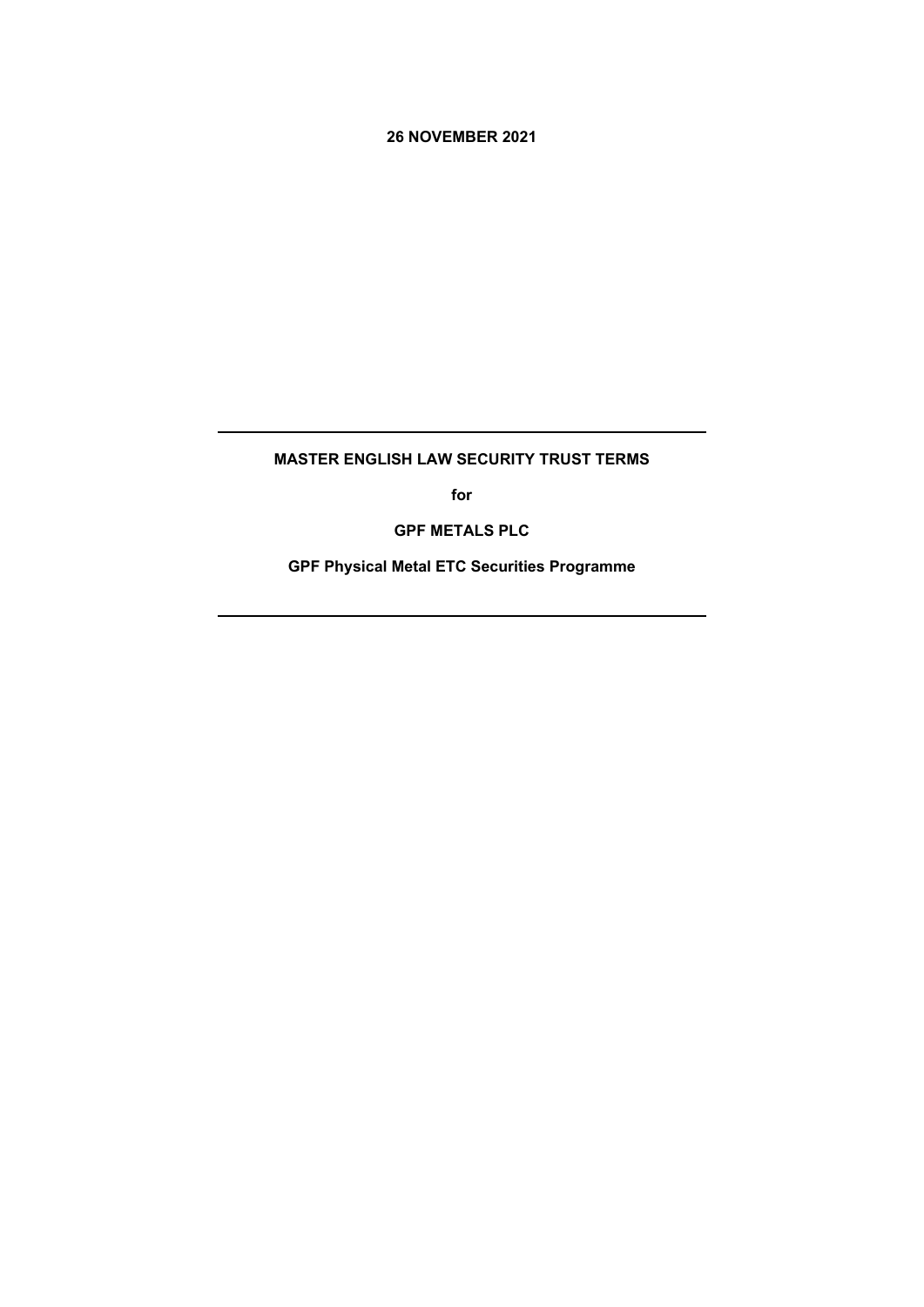# **CONTENTS**

# Page No

| $1 \quad \Box$ |                                                                             |  |
|----------------|-----------------------------------------------------------------------------|--|
| $2^{\circ}$    |                                                                             |  |
| 3 <sup>7</sup> | Provisions Supplemental to the Trustee Act 1925 and the Trustee Act 2000 14 |  |
|                |                                                                             |  |
| 5 <sup>5</sup> |                                                                             |  |
| 6              |                                                                             |  |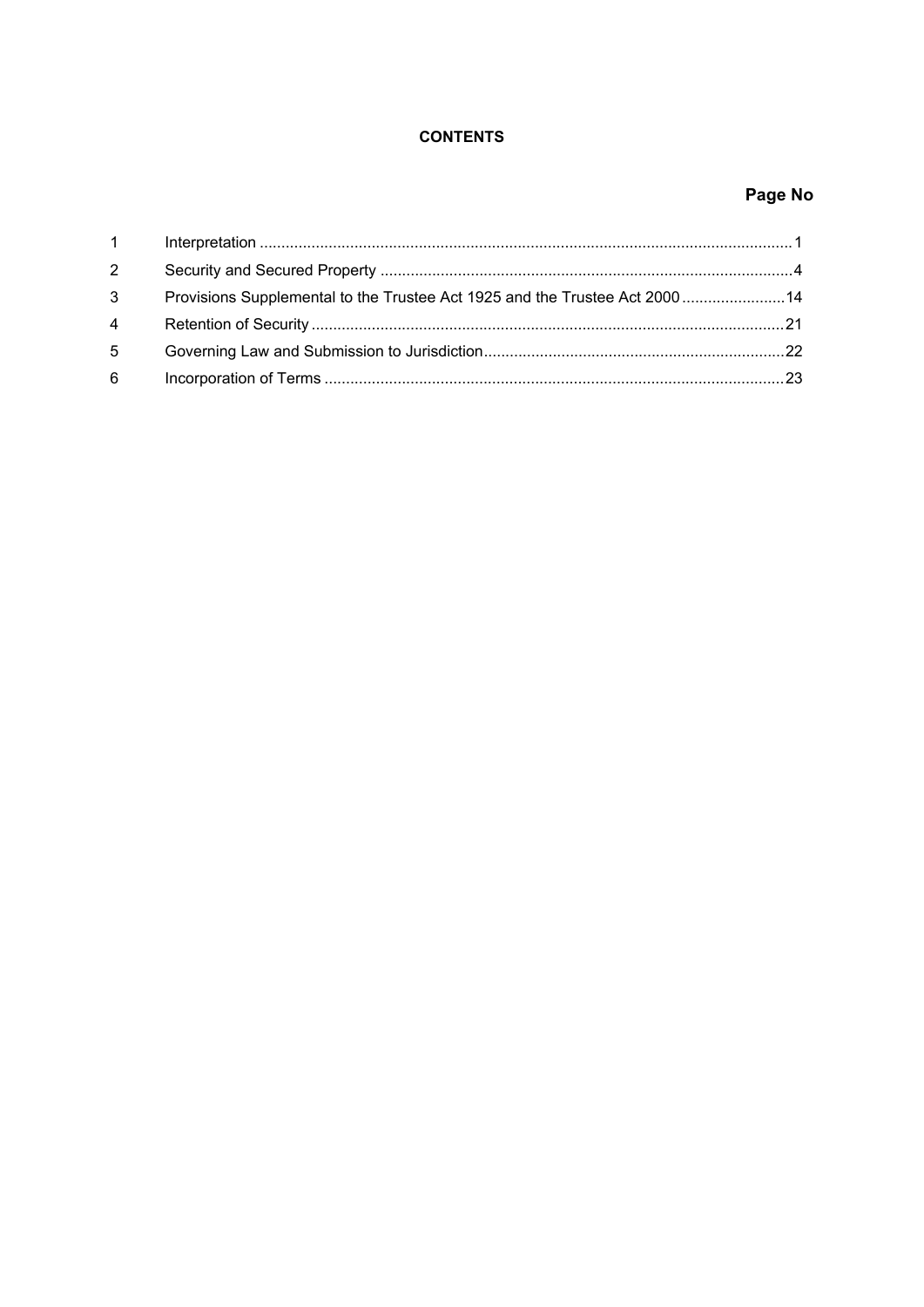## **Introduction**

- (A) These Master English Law Security Trust Terms have been prepared by GPF Metals plc (the "**Issuer**"), to be used for a Series issued by the Issuer under its GPF Physical Metal ETC Securities Programme (the "**Programme**").
- (B) Each Series will be constituted by a separate Trust Deed (as defined below) pursuant to an Issue Deed (as defined below) and secured by separate Security Documents (as defined in the Trust Deed). Under the Trust Deed, the Trustee shall be appointed the trustee of that Series.
- (C) In order to secure the Secured Issuer Obligations relating to a Series, the Issuer will grant security over the Secured Property on the terms of, and as set out in, the English Law Security Trust Deed (as defined below) and/or any other Security Document entered into in respect of such Series. Upon the execution of the Issue Deed relating to a Series by or on behalf of the persons party thereto in the capacities of (i) Issuer, (ii) Security Trustee, and (iii) Trustee, such persons shall be deemed to have entered into an English law security trust deed as a deed, which shall incorporate and amend and/or supplement, as applicable, these Master English Law Security Trust Terms (as the same may be modified or supplemented by the provisions of such Issue Deed) (an "**English Law Security Trust Deed**") in respect of that Series. References to "**this English Law Security Trust Deed**" shall mean the English Law Security Trust Deed entered into by such parties by the execution of the relevant Issue Deed in the form of these Master English Law Security Trust Terms (as amended and/or supplemented by the Issue Deed) and as such English Law Security Trust Deed may be amended, supplemented, novated and/or replaced from time to time.

## <span id="page-2-0"></span>1 **Interpretation**

#### 1.1 **Definitions**

Capitalised terms used in this English Law Security Trust Deed but not otherwise defined shall have the meanings given to them in the Conditions relating to the relevant Series or the Issue Deed (in the event of any inconsistency between the Conditions relating to the relevant Series and the Issue Deed relating to the relevant Series, the Issue Deed shall prevail) and the following terms shall have the following meanings:

"**Clearing System**" means (i) Euroclear, (ii) Clearstream, Frankfurt, (iii) Clearstream, Luxembourg or (iv) any other recognised clearing system in which the ETC Securities or a Series of ETC Securities may be cleared.

"**Conditions**" means the terms and conditions of the relevant Series comprising the master terms and conditions specified in the Issue Deed relating to the relevant Series as supplemented and/or varied or completed, as applicable, by the relevant final terms relating to such ETC Securities.

"**Contractual Currency**" means, in relation to any payment obligation arising under any ETC Security, the currency in which that payment obligation is expressed.

"**Enforcement Date**" shall have the meaning given to it in Clause 3.5 (*[Enforcement](#page-7-0) of [Security](#page-7-0)*).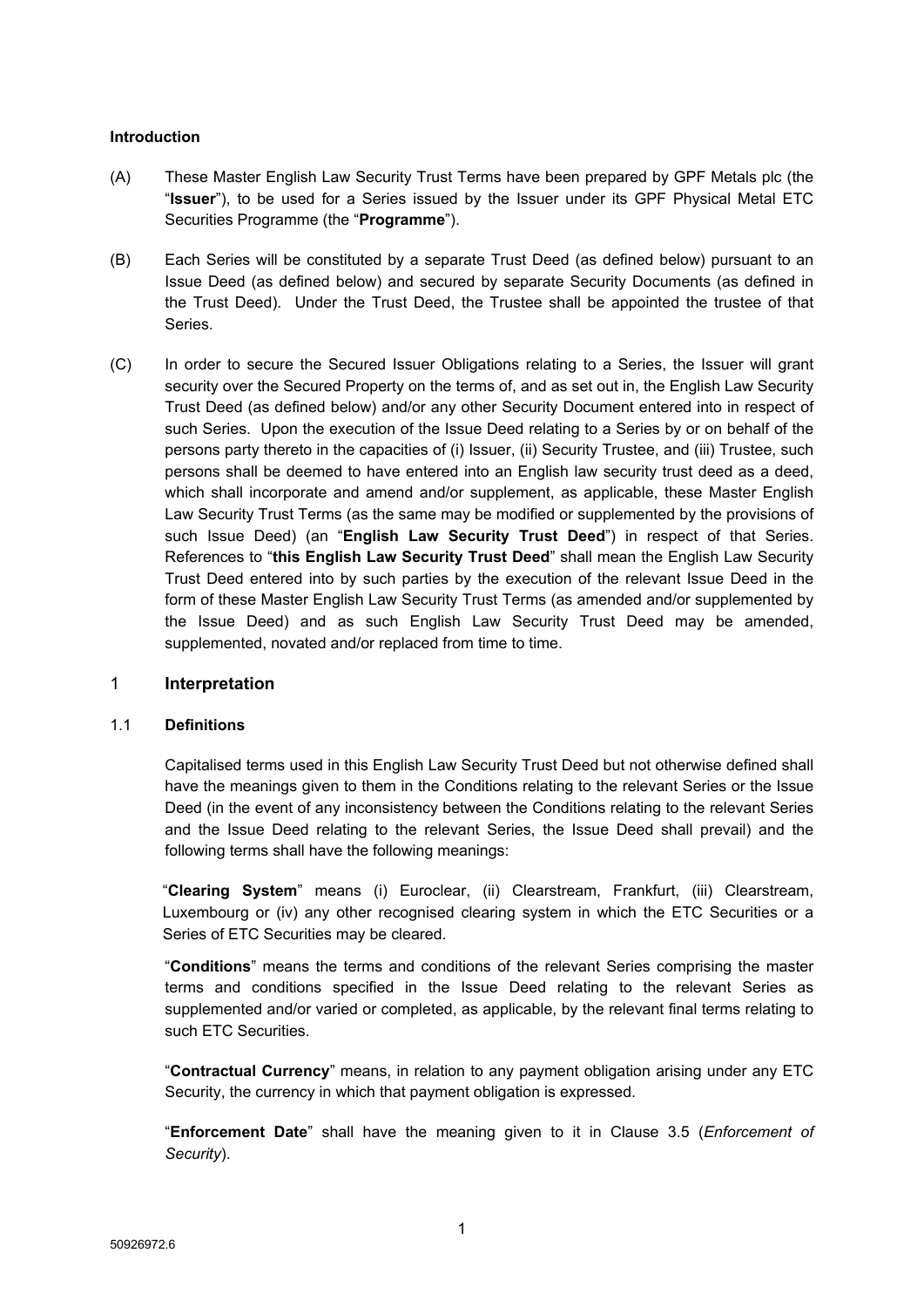"**English Law Security Trust Deed**" means, in respect of a Series, the English law governed security trust deed entered into in the form of the Master English Law Security Trust Terms dated on or about the Series Issue Date created by entry into of the Issue Deed for the first Tranche of such Series by the Issuer and the Security Trustee and any other parties specified in such Issue Deed as being a party to such English Law Security Trust Deed, as amended and/or supplemented by such Issue Deed and as such English Law Security Trust Deed is amended, supplemented, novated or replaced from time to time.

"**ETC Securities**" means securities issued by the Issuer pursuant to the Programme.

"**Extraordinary Resolution**" has the meaning given to it in the Trust Deed relating to the relevant Series.

"**Issue Date**" means, in respect of a Tranche of ETC Securities, the date on which the ETC Securities of such Tranche are due to be issued to the relevant Authorised Participant(s) which has subscribed for such Tranche of ETC Securities as specified in the Final Terms relating to such Tranche.

"**Issue Deed**" means, in respect of a Series, the issue deed made between, amongst others, the Issuer, the Trustee, the Security Trustee and any other parties specified therein and which constitutes such Series (as amended, supplemented, novated or replaced from time to time) and which will be entered into at the time of the first Tranche of ETC Securities for that Series and which will apply, without further action and without the need for re-execution or execution of a new Issue Deed, to any further Tranches of that Series.

"**Master English Law Security Trust Terms**" means, in respect of a Series, the master English law security trust terms relating to the Programme specified in the Issue Deed in relation to such Series, as amended, supplemented, novated or replaced from time to time in respect of that Series, whether in the Issue Deed or otherwise in accordance with the Conditions.

"**Master Trust Terms**" means, in respect of a Series, the master trust terms relating to the Programme specified in the Issue Deed in relation to such Series, as amended, supplemented, novated or replaced from time to time in respect of that Series, whether in the Issue Deed or otherwise in accordance with the Conditions.

"**Receiver**" means a receiver or receiver and manager of the whole or any part of the Secured Property.

"**Redemption Amount**" means, in relation to a Series of ETC Securities, the Final Redemption Amount or Early Redemption Amount of such Series of ETC Securities, as applicable.

"**relevant Series**" means the Series secured by this English Law Security Trust Deed. For the avoidance of doubt, references to a "**Series**" shall include each Tranche of ETC Securities which are to be consolidated to form a single series with the ETC Securities of such Series with effect from the Issue Date of such Tranche.

"**Trust Deed**" means, in respect of a Series, the trust deed entered into as a deed in the form of the Master Trust Terms dated on or about the Series Issue Date created by entry into of the Issue Deed for the first Tranche of such Series by the Issuer, the Trustee, the Administrator and any other parties specified in such Issue Deed as being a party to such Trust Deed, as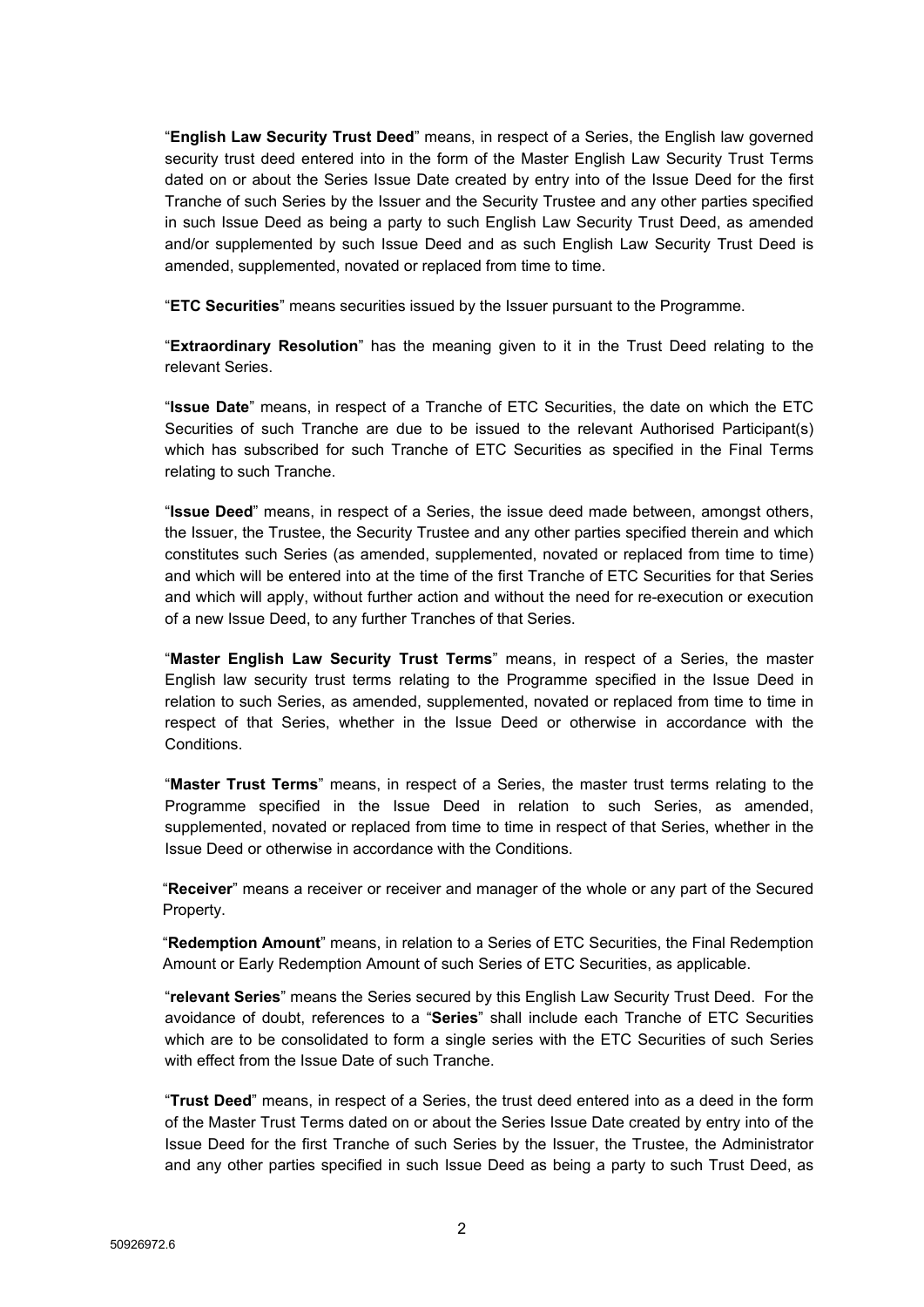amended and/or supplemented by such Issue Deed and as such Trust Deed is amended, supplemented, novated or replaced from time to time.

## 1.2 **Construction of certain references**

References to:

- 1.2.1 costs, charges, remuneration or expenses include any value added, turnover or similar tax charged in respect thereof;
- 1.2.2 an action, remedy or method of judicial proceedings for the enforcement of creditors' rights include references to the action, remedy or method of judicial proceedings in jurisdictions other than England as shall most nearly approximate thereto;
- 1.2.3 any provision of any statute shall be deemed also to refer to any statutory modification or re-enactment thereof, or any statutory instrument, order or regulation made thereunder or under such modification or re-enactment;
- 1.2.4 Clauses and Schedules shall be construed as references to, respectively, the Clauses and Schedules to this English Law Security Trust Deed;
- 1.2.5 the Issuer, any Transaction Party and any other person include its successors in title, permitted assigns and permitted transferees;
- 1.2.6 any references herein to the "*Security Trustee*" or a "*Receiver*" shall include any delegate or sub-delegate of such persons, as applicable; and
- 1.2.7 "**ETC Securities**" are, unless the context otherwise requires, to the ETC Securities of the relevant Series for the time being outstanding and include any replacement ETC Securities issued pursuant to the Conditions only and not to all ETC Securities that may be issued under the Programme.

## 1.3 **Headings**

Headings shall be ignored in construing this English Law Security Trust Deed.

#### 1.4 **Contracts**

References in the Issue Deed and this English Law Security Trust Deed to this English Law Security Trust Deed or any other document are to this English Law Security Trust Deed or such other document as amended, supplemented or replaced from time to time in relation to the Programme and includes any document that amends, supplements or replaces them.

## 1.5 **Contracts (Rights of Third Parties) Act 1999**

A person who is not a party to this English Law Security Trust Deed has no right under the Contracts (Rights of Third Parties) Act 1999 to enforce any term of this English Law Security Trust Deed except and to the extent (if any) that this English Law Security Trust Deed expressly provides for such Act to apply to any of the terms of this English Law Security Trust Deed. Notwithstanding any term of this English Law Security Trust Deed, the consent of any person who is not a party to this English Law Security Trust Deed is not required to rescind or vary this English Law Security Trust Deed at any time.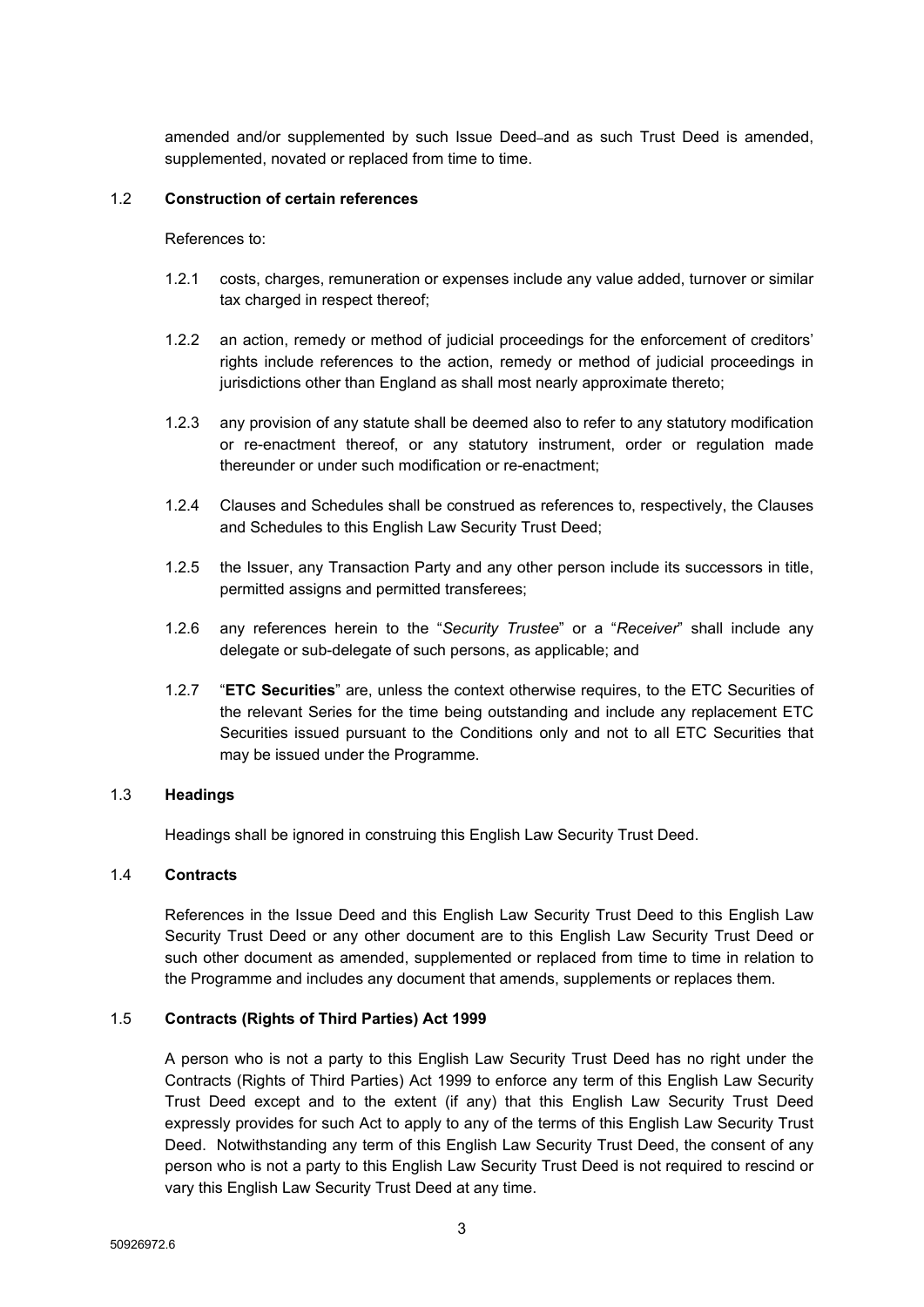## 1.6 **Schedules**

The Schedules are part of this English Law Security Trust Deed and have effect accordingly.

## 1.7 **Liabilities of the Issuer Several and Separate**

The liability of the Issuer under each English Law Security Trust Deed and each of the Transaction Documents to which it is a party is several and is separate in respect of each Series. The failure of the Issuer to perform its obligations under this English Law Security Trust Deed or under any of the Transaction Documents to which it is a party relating to a Series shall not release the Issuer from its obligations under the English Law Security Trust Deed(s) or under any of the Transaction Documents to which it is a party relating to any other Series.

#### 1.8 **Details of Secured Property**

The fact that no, or incomplete, details of any Secured Property are inserted in the relevant English Law Security Trust Deed does not affect the agreement of the Issuer and the Security Trustee to create a mortgage, an assignment or charge, as applicable, over that Secured Property.

#### 1.9 **Security supplement to Irish Law Security Trust Deed.**

The relevant English Law Security Trust Deed in respect of a Series supplements the relevant Irish Law Security Trust Deed in respect of such Series in order to create security over the Issuer Cash Account and Account Bank Agreement in respect of such Series. In the event of any conflict between the relevant English Law Security Trust Deed and the relevant Irish Law Security Trust Deed, the terms of the relevant Irish Law Security Trust Deed shall prevail. In acting under this English Law Security Trust Deed the Security Trustee shall have the same rights as under the Irish Law Security Trust Deed. Termination of the relevant Irish Law Security Trust Deed in accordance with its terms shall be deemed to constitute termination of this English Law Security Trust Deed.

## <span id="page-5-0"></span>2 **Security and Secured Property**

This Clause [2](#page-5-0) (*Security and Secured [Property](#page-5-0)*) shall constitute Security for the relevant Series identified in the Issue Deed relating to the relevant Series and for each Tranche of such Series only.

## 2.1 **The Secured Property**

The Issuer with full title guarantee and as continuing security for the performance of the Secured Issuer Obligations grants the following security in favour of the Security Trustee (for the benefit of itself and as trustee for the other Secured Creditors:

2.1.1 an assignment by way of security of all of the Issuer's rights (but not obligations), title, interest and benefit, present and future, in, to and under the Account Bank Agreement; and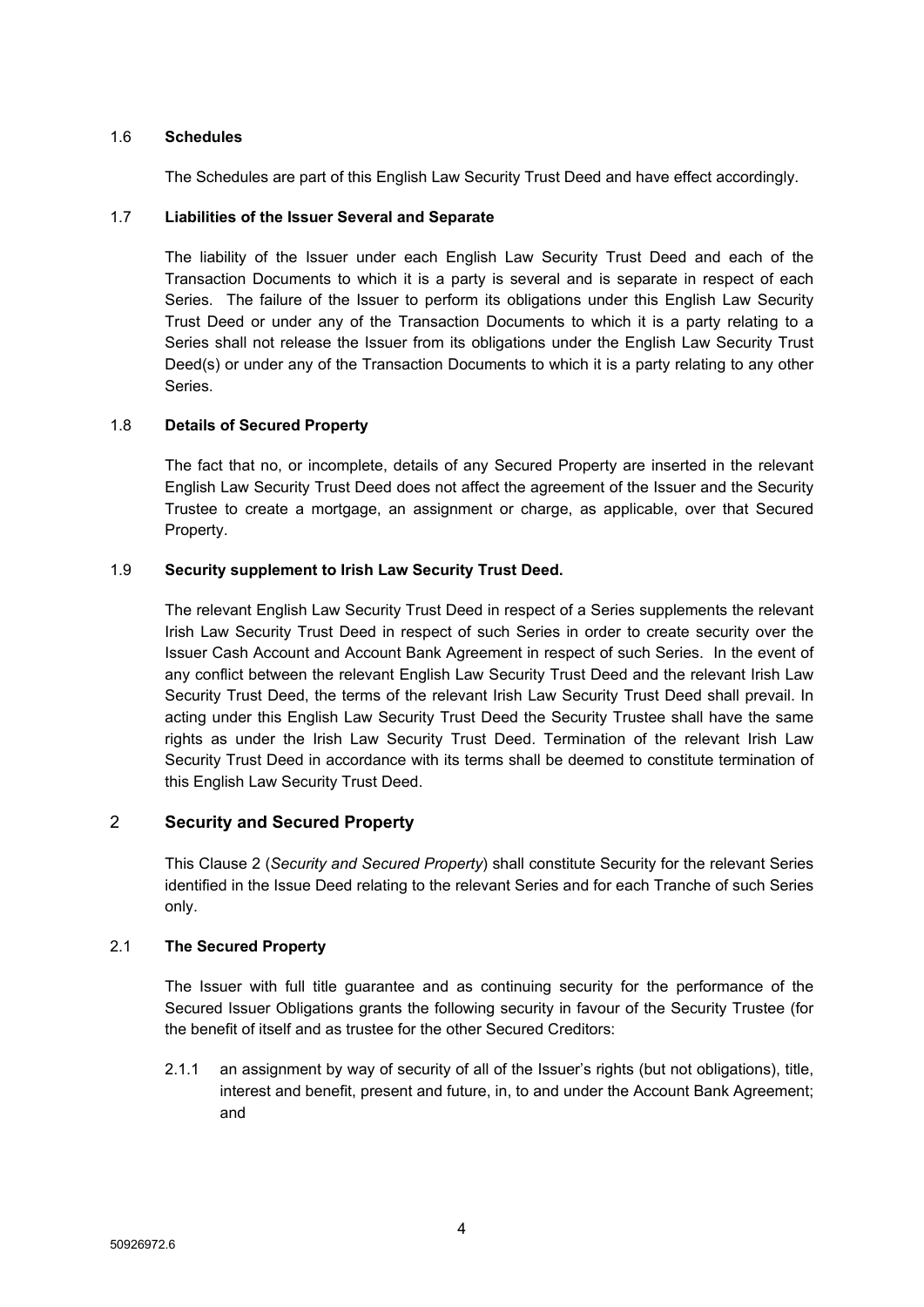2.1.2 a first fixed charge over the Issuer Cash Account and all amounts from time to time standing to the credit thereof (together with all interest accruing from time to time thereon and the debts represented thereby).

## 2.2 **Additional Security**

Additionally, the Secured Issuer Obligations may be secured pursuant to a Security Document other than the Irish Law Security Trust Deed or this English Law Security Trust Deed, as specified in the relevant Issue Deed.

## <span id="page-6-0"></span>2.3 **Secured Property as continuing Security**

The Security is granted to the Security Trustee as continuing Security for the Secured Issuer Obligations relating to the relevant Series and shall remain in force as a continuing security to the Security Trustee, notwithstanding any intermediate payment or satisfaction of any part of the Secured Issuer Obligations or any settlement of account or any other act, event or matter whatsoever. The Issuer may from time to time issue further Tranches of the relevant Series in accordance with the Trust Deed relating to the relevant Series, this English Law Security Trust Deed, the Conditions relating to such Series and the relevant Authorised Participant Agreement. Upon the issue by the Issuer of any ETC Securities expressed to be constituted by the Trust Deed for the relevant Series and secured by this English Law Security Trust Deed, such ETC Securities will forthwith be constituted by such Trust Deed and shall be secured by the same Secured Property (as increased and/or supplemented in connection with such issue of new securities) under this English Law Security Trust Deed without any further formality.

Prior to any enforcement of the Security, the Security shall be automatically released without the need for any notice or other formalities (and without liability to the Security Trustee) with respect to:

- (a) sums held by or on behalf of the Issuer and/or the Account Bank, as applicable, to the extent required for payment of any sum in respect of the ETC Securities and/or under the Transaction Documents which is due and payable or deliverable and which, for the avoidance of doubt, shall include, without limitation:
	- (i) amounts payable in respect of the Redemption Amount or any other amount payable in accordance with the Conditions or under the Trust Deed;
	- (ii) the proceeds of any sale TER Metal deliverable to a Metals Counterparty that is payable to the Arranger as described in Condition 4 *(Metal Entitlement, Total Expenses Ratio and Cash Value per ETC Security)*; and
	- (iii) following any sale of the Underlying Metal in connection with an early or final redemption of the ETC Securities, any Over-allocated Metal Cash Proceeds payable to the relevant Metals Counterparty in priority to the payment of the Redemption Amount to any ETC Holder.

Where the Security is released over any Over-allocated Metal Cash Proceeds in accordance with (iii), it shall be paid to the relevant Metals Counterparty only and not to any other Secured Creditor, Other Creditor or other person; and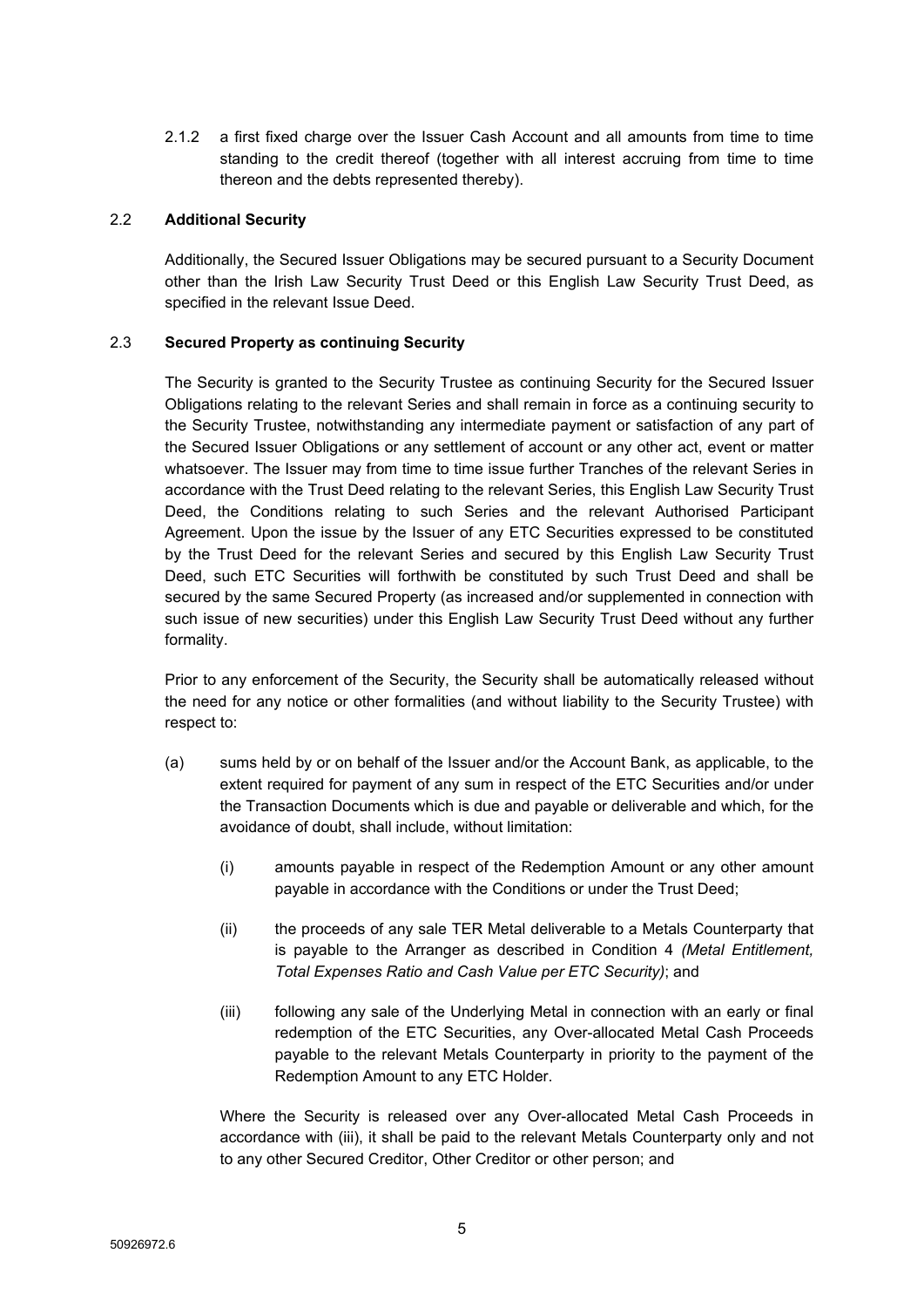(b) any part of the Secured Property to the extent required to comply with and subject to the provisions of Conditions 5(c) *(Liquidation of Underlying Metal following an Early Redemption Event or the Final Redemption Valuation Date*), 5(h) *(Shortfall after Application of Proceeds (Limited Recourse) and Non-Petition*) and 5(i) *(Issuer's Rights as Beneficial Owner of Secured Property.*

Any ETC Securities of a relevant Series purchased and cancelled by the Issuer may not be reissued or resold and the obligations of the Issuer in respect of any such ETC Securities shall be discharged. In accordance therewith, the relevant portion of the Secured Property relating to the ETC Securities so purchased and cancelled will be automatically released from such Security without the need for any notice or other formalities.

## 2.4 **Declaration of Trust**

Upon execution of the Issue Deed relating to the relevant Series incorporating these Master English Law Security Trust Terms, the Security Trustee shall be deemed to have declared itself trustee under this English Law Security Trust Deed of all the covenants, undertakings and interests created by the Security made or given or to be made or given under or pursuant to this English Law Security Trust Deed and the other Transaction Documents to which it is a party for itself and the other Secured Creditors in respect of the Secured Issuer Obligations upon and subject to the terms and conditions of this English Law Security Trust Deed.

## 2.5 **Acknowledgement of the Security**

Each of the Secured Creditors, upon execution of the Issue Deed relating to the relevant Series (or accession thereto), acknowledges the Security made or granted by this English Law Security Trust Deed and undertakes to the Security Trustee not to do anything inconsistent with the Security given under or pursuant to this English Law Security Trust Deed or knowingly to prejudice the Security granted to the Security Trustee pursuant to this English Law Security Trust Deed or the Secured Property or the Security Trustee's interest therein, provided that, without prejudice to Clause [2.17](#page-10-0) (*[Appointment](#page-10-0) of receiver),* nothing in this English Law Security Trust Deed shall be construed as limiting the rights exercisable by the aforesaid parties in accordance with and subject to the terms of the other Transaction Documents relating to the relevant Series.

## 2.6 **Covenant to pay**

The Issuer, as primary obligor and not merely as surety, hereby covenants to the Security Trustee that it will pay, perform or discharge the Secured Issuer Obligations when they become due for payment, performance or discharge in accordance with the Transaction Documents and undertakes to pay every sum (whether of principal, interest or otherwise) now or hereafter owing, due or incurred by the Issuer in respect of the Secured Issuer Obligations as and when they become due to be paid, performed or discharged and in the manner provided for in the relevant Transaction Document.

# <span id="page-7-0"></span>2.7 **Enforcement of Security**

The Security constituted by this English Law Security Trust Deed and/or any other Security Documents shall become enforceable if payment of any amount in respect of the relevant Series is not made when due on the Scheduled Maturity Date or the relevant Early Redemption Date (if applicable) (such date of non-payment, the "**Enforcement Date**"). As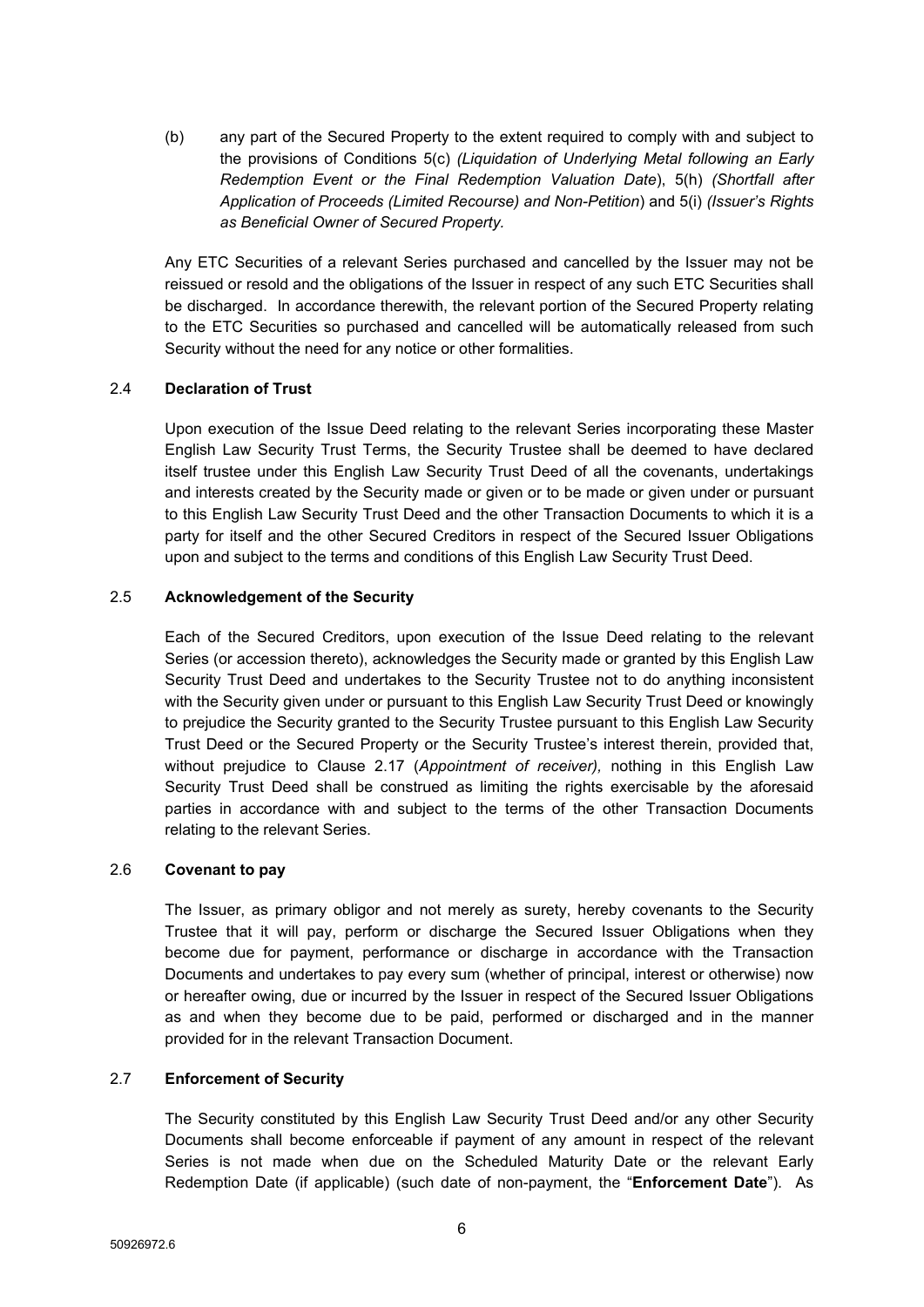soon as reasonably practicable upon any enforcement of the Security, the Security Trustee shall give notice in writing to the Issuer and each Transaction Party of the relevant Series.

#### 2.8 **Liability in respect of the Security**

The Security Trustee shall not be responsible or liable to the Issuer, any ETC Holder, any Secured Creditor, any Other Creditor or any other party for the validity, enforceability, registration, perfection, value or sufficiency (which the Security Trustee shall not investigate) of the Security relating to the relevant Series or in respect of any payment made in connection therewith. The Security Trustee shall not be liable to any ETC Holder, any Secured Creditor, any Other Creditor or any other person for any failure to make or cause to be made on its behalf the searches, investigations and enquiries which would normally be made by a prudent chargee, mortgagee or assignee in relation to the Security relating to the relevant Series. The Security Trustee shall have no responsibility to the Issuer as regards any deficiency which might arise because the Issuer is subject to any tax in respect of the Secured Property or any income or any proceeds from or of them.

#### 2.9 **Liability in respect of the Secured Property**

Subject to Clause [3.30](#page-22-1), the Security Trustee shall not be responsible for, nor shall it have any liability with respect to any loss or theft or reduction in value of, any property comprising the Secured Property relating to the relevant Series. The Security Trustee shall have no responsibility or liability to the Issuer, any ETC Holder, any Secured Creditor, any Other Creditor or any other party as regards any deficiency which might arise because (i) all or part of the property comprising the Secured Property relating to the relevant Series is or will be held by the Custodian, the Primary Sub-Custodian and/or any Sub-Custodian and/or (ii) the Security Trustee, the Custodian, the Primary Sub-Custodian, any Sub-Custodian and/or the Metals Counterparty (if any), as applicable, is subject to any Tax in respect of any of the Secured Property, any income therefrom and/or the proceeds thereof.

## 2.10 **Title to the Secured Property**

The Security Trustee shall accept without investigation, requisition or objection such right and title as the Issuer has to any of the Secured Property relating to the relevant Series and need not examine or enquire into or be liable for any defect or failure in the right or title of the Issuer to the Secured Property or any part of it, whether such defect or failure was known to the Security Trustee or might have been discovered upon examination or enquiry and whether capable of remedy or not. The Security Trustee shall not be liable to any ETC Holder, any Secured Creditor, any Other Creditor or any other person for any failure to make or cause to be made on its behalf the searches, investigations and enquiries which would normally be made by a prudent chargee, mortgagee or assignee in relation to the Secured Property relating to the relevant Series.

## 2.11 **Creditworthiness of the Transaction Parties**

The Security Trustee shall have no responsibility or liability to the Issuer or any ETC Holder, any Secured Creditor, Other Creditor or any other party for the creditworthiness (which the Security Trustee shall not investigate) of any Transaction Party relating to the relevant Series, or the validity or enforceability of the obligations of any Transaction Party.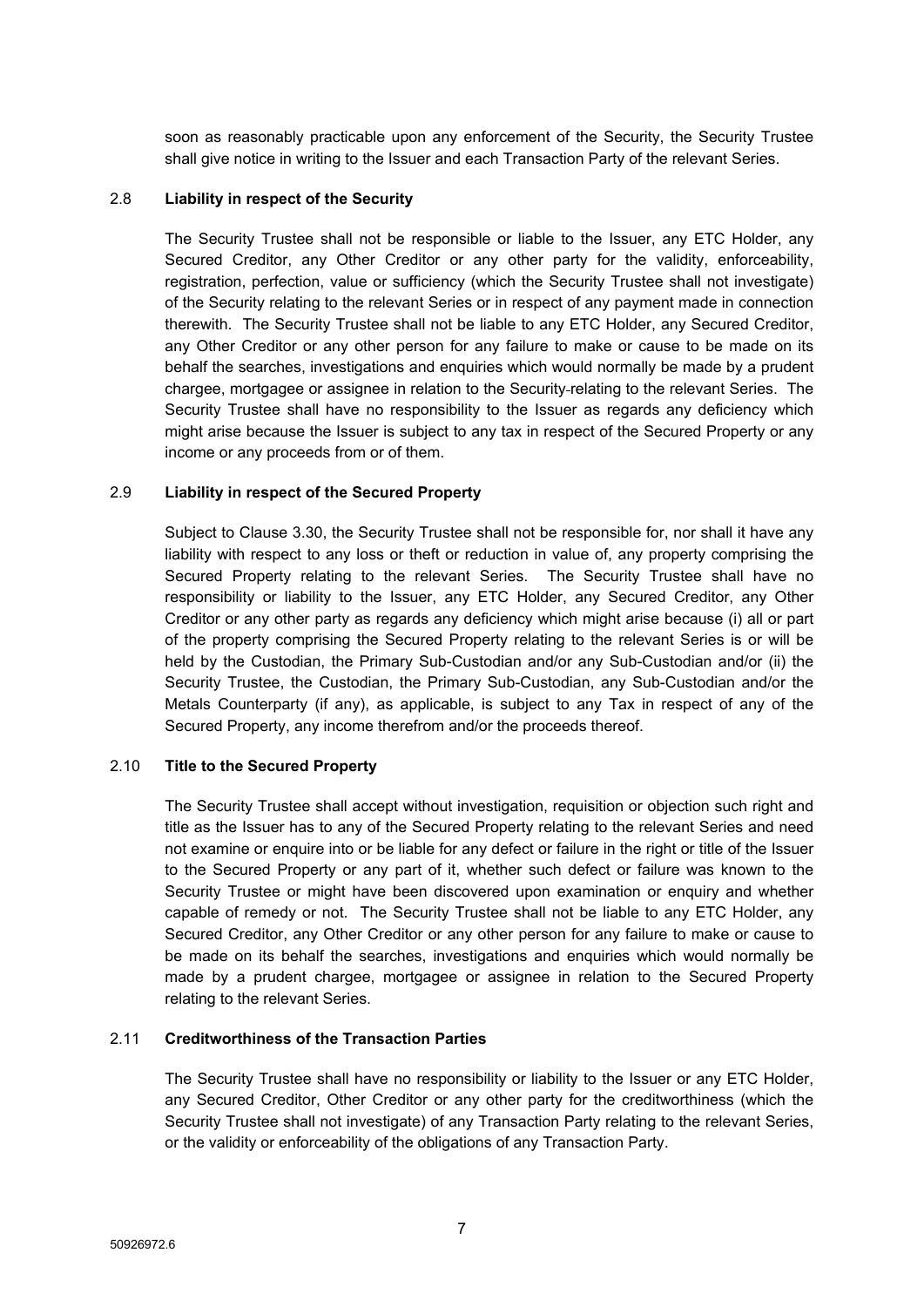## 2.12 **No obligation to insure the Secured Property**

The Security Trustee is not under any obligation to insure any property comprising the Secured Property relating to the relevant Series or any certificate, note, bond or other evidence in respect thereof, or to require any other person to maintain any such insurance. The Security Trustee shall not be responsible for any loss which may be suffered by any person as a result of the lack of or inadequacy of any such insurance.

## 2.13 **Rights of the Issuer**

Without prejudice to Condition 15(a) *(Meetings of ETC Holders)* at any time before any Security in respect of the relevant Series becomes enforceable the Issuer may, with respect to the relevant Series, with the sanction of an Extraordinary Resolution or with the prior written consent of the Security Trustee (acting upon instructions from the Trustee):

- 2.13.1 take such action in relation to the Secured Property relating to the relevant Series as it may think expedient; and
- 2.13.2 exercise any rights incidental to the ownership of the Secured Property which are exercisable by the Issuer and, in particular (but, without limitation, and without responsibility for their exercise), all rights to enforce any such ownership interests in respect of such property.

The Issuer shall not exercise any rights with respect to any Secured Property relating to the relevant Series unless it has the consents referred to above or is directed to do so by an Extraordinary Resolution and, if such direction or consent is given, the Issuer shall act only in accordance with such direction or consent, provided that, prior to the enforcement of the Security, the Issuer may release or modify the rights and assets which comprise the Secured Property for the relevant Series without any further action being required from the ETC Holders or the Security Trustee to the extent necessary in connection with any of the circumstances described in Clause [2.3](#page-6-0) (*Secured Property as [continuing](#page-6-0) Security*) in relation to which the Security is released.

# 2.14 **Security Trustee enforcing Security over the Property**

At any time after the Security has become enforceable, the Security Trustee may, at its discretion, and shall, if so directed in writing by the Trustee (the Trustee having been directed in writing by the holders of at least one-fifth in number of the ETC Securities then outstanding or by an Extraordinary Resolution of the ETC Holders), in each case subject to it having been pre-funded and/or secured and/or indemnified to its satisfaction by one or more ETC Holders (or otherwise to its satisfaction), enforce the Security.

To do this, the Security Trustee may, at its discretion,

- 2.14.1 enforce, terminate and/or realise the Account Bank Agreement and any of the Issuer's rights thereunder in accordance with its terms, and/or take action against the relevant Obligor(s); and/or
- 2.14.2 take possession of and/or realise all or part of the Secured Property over which the Security shall have become enforceable and may, in its discretion, but subject to the following sentence, sell, call in, collect and convert into money all or part of the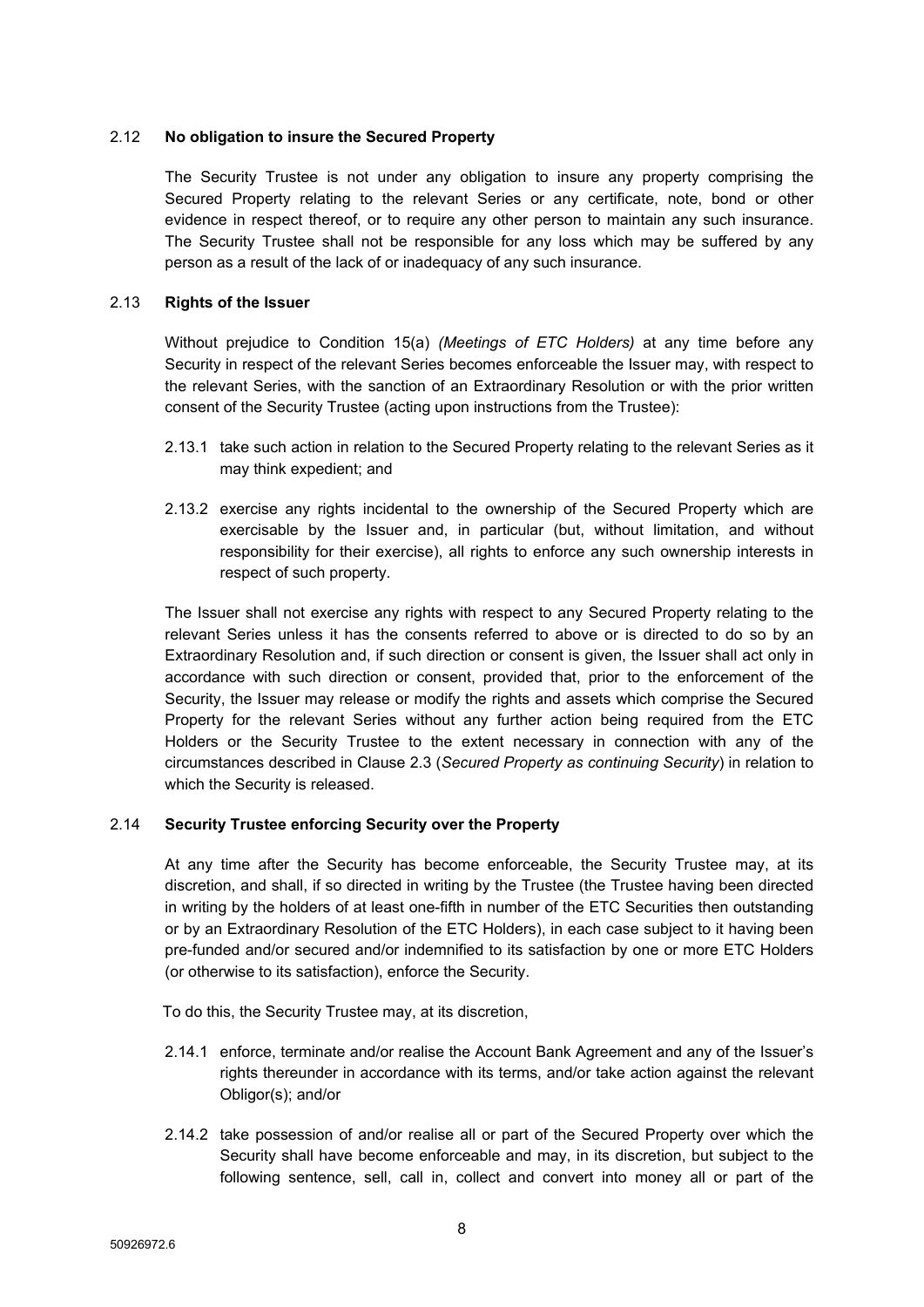Secured Property, in such manner and on such terms as it thinks fit, in each case without any liability as to the consequence of such action and without having regard to the effect of such action on individual ETC Holders; and/or

2.14.3 take any other actions specified in the relevant Security Document.

The Security Trustee shall not be required to take any action, step or proceeding in relation to the enforcement of the Security that would involve any personal liability or expense without first being indemnified and/or secured and/or pre-funded to its satisfaction by one or more ETC Holders (or otherwise to its satisfaction).

## 2.15 **Power of sale**

The power of sale under Section 101 of the Law of Property Act 1925 (but without the restrictions imposed by Sections 93 and 103 of such Act) shall apply (as varied or extended by this English Law Security Trust Deed) and have effect on the basis that the Security constituted by this English Law Security Trust Deed constitutes a mortgage within the meaning of that Act and the Security Trustee is a mortgagee exercising the power of sale conferred on mortgagees by that Act with limited title guarantee.

## 2.16 **Receipts**

The receipt of the Security Trustee or the receiver for any moneys paid to it shall discharge the person paying them and such person shall not be responsible for their application.

## <span id="page-10-0"></span>2.17 **Appointment of receiver**

The Security Trustee may, in writing, appoint a receiver of all or part of the Secured Property over which any Security shall have become enforceable and may remove any receiver so appointed and appoint another in his place. No delay or waiver of the right to exercise these powers shall prejudice their future exercise. The following provisions shall have effect:

- 2.17.1 such appointment may be made before or after the Security Trustee shall have taken possession of all or part of the Secured Property;
- 2.17.2 such receiver may be vested by the Security Trustee with such powers and discretions as the Security Trustee may think expedient including, without limitation, all the powers set out in Schedule 1 to the Insolvency Act 1986 (subject to Clause 22 (*Limited Recourse and Non-Petition*) of the Irish Law Security Trust Deed for the relevant Series (incorporated herein pursuant to Clause [6](#page-24-0) (*[Incorporation](#page-24-0) of Terms*)) and may sell, concur in selling, assign or release any of the Secured Property without restriction and on such terms as he may think fit and may effect any such transaction in the name or on behalf of the Issuer or otherwise;
- 2.17.3 such receiver shall in the exercise of his functions conform to the regulations from time to time made by the Security Trustee;
- 2.17.4 the Security Trustee may from time to time fix such receiver's remuneration and direct its payment out of moneys accruing to such receiver in the exercise of its powers as such receiver;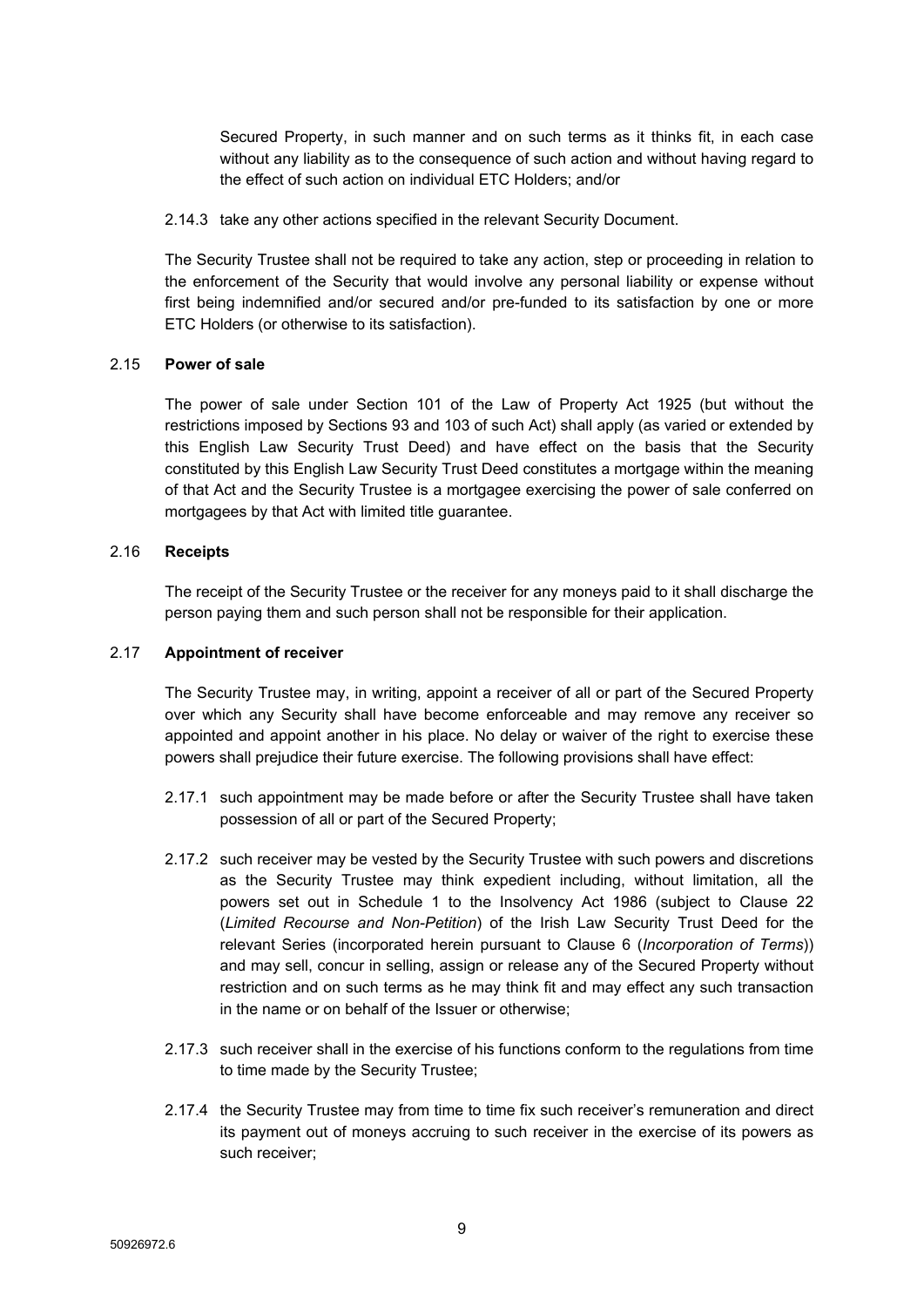- 2.17.5 the Security Trustee may from time to time and at any time require such receiver to give security for the due performance of its duties as receiver and may fix the nature and amount of the security to be given. The Security Trustee need not, however, in any case require any such security nor shall it be responsible for the adequacy or sufficiency of such security;
- 2.17.6 all moneys received by such receiver shall be paid over to the Security Trustee unless the Security Trustee directs otherwise;
- 2.17.7 such receiver shall be the Issuer's agent for all purposes. The Issuer alone shall be responsible for its acts, defaults, omissions and misconduct and none of the Security Trustee, the ETC Holders of any Series or any other Transaction Party relating to any Series shall incur any liability therefor; and
- 2.17.8 none of the Security Trustee, the ETC Holders of any Series of ETP Securities or any other Transaction Party relating to any Series shall be responsible for any omission, misconduct or negligence on the part of any such receiver.

## 2.18 **Perfecting the Security**

The Issuer shall take such action as the Security Trustee may reasonably require (i) to perfect or protect the Security created or intended to be created by or pursuant to this English Law Security Trust Deed or any Security Document over the Secured Property and (ii) from time to time and at any time after the Security constituted by or pursuant to this English Law Security Trust Deed shall have become enforceable to facilitate the realisation of such Security and the exercise of the functions of the Security Trustee or any receiver of any such Secured Property. A certificate from the Security Trustee to the effect that a particular action is reasonably required by it shall be conclusive evidence of that fact.

#### 2.19 **Ability to borrow on Secured Property**

The Security Trustee may raise and borrow money on the security of the Secured Property or any part of it in order to defray moneys, costs, charges, losses and expenses properly paid or incurred by it in relation to this English Law Security Trust Deed (including the costs of realising any Security and the remuneration of the Security Trustee) or in exercise of any of its functions pursuant to this English Law Security Trust Deed. The Security Trustee may raise and borrow such money on such terms as it shall think fit and may secure its repayment with interest by mortgaging or otherwise charging all or part of the Secured Property, whether or not in priority to the Security constituted by or pursuant to this English Law Security Trust Deed or any Security Document and generally in such manner and form as the Security Trustee shall think fit and for such purposes may take such action as it shall think fit.

#### 2.20 **Power of attorney**

- 2.20.1 The Issuer, by way of security, irrevocably appoints the Security Trustee and each and every Receiver and each of them jointly and also severally to be the attorney of the Issuer (with full powers of substitution and delegation) in its name and otherwise and on its behalf and as its act and deed to:
	- (a) sign, seal, execute, deliver, perfect and do any and all deeds, acts, instruments, agreements and things which the Issuer may or must, but has failed to, do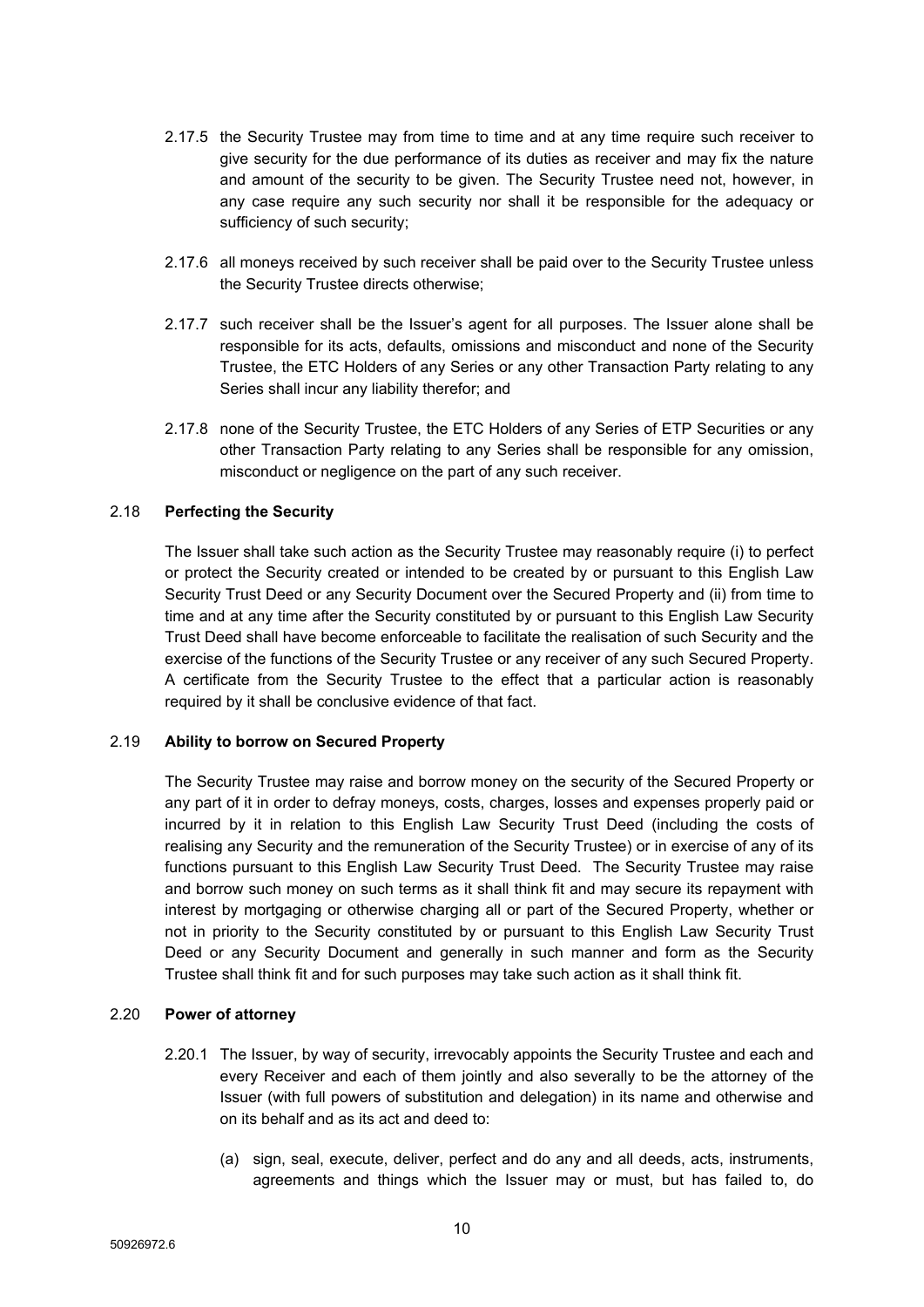hereunder whether for the purposes of perfecting the title of the Security Trustee or vesting all or any part of the Secured Property in the Security Trustee, its/their nominees or any purchaser;

- (b) upon the occurrence of an Enforcement Date, in the Issuer's name and on its behalf, exercise any or all of the rights, powers, privileges, discretions and immunities conferred hereby, or pursuant hereto, or at law, on the Security Trustee and/or any Receiver or which may be required or which the Security Trustee and/or any Receiver as such Security Trustee or Receiver shall think fit for carrying any sale, lease, or mortgage or the like into effect, or for giving to the Security Trustee or Receiver the full benefit of this English Law Security Trust Deed; and
- (c) upon the occurrence of an Enforcement Date, generally use its name in the exercise of any or all of the rights, powers, privileges, discretions and immunities conferred hereby (for the avoidance of doubt, only after the occurrence of an Enforcement Date if any such rights, powers, privileges, discretions and immunities are only conferred after any such occurrence) on the Security Trustee or any Receiver.
- 2.20.2 The Issuer hereby ratifies and confirms and agrees to ratify and confirm whatever such an attorney does, may do, or may purport to do pursuant to this clause and all monies expended by such an attorney shall be deemed to form part of the Secured Issuer Obligations except in either case of fraud, gross negligence or wilful misconduct on the part of that attorney.
- 2.20.3 Substitution: Each of the attorneys appointed hereunder may appoint one or more persons to act as substitute or substitutes in its place for all or any of the purposes referred to in Clause 3.19.1 and may revoke any such appointment at any time.
- 2.20.4 Delegation: Each of the attorneys appointed hereunder may delegate to one or more person all or any of the powers referred to in Clause 3.19.1 such terms as it thinks fit and may revoke any such delegation at any time.
- 2.20.5 Revocation: The power of attorney contained in this Clause 3.19 (Power of attorney) is irrevocable and accordingly, for so long as the Secured Issuer Obligations remain undischarged, such power of attorney shall not be revoked:
	- (a) by the Issuer without the consent of each of the attorneys; or
	- (b) on the occurrence of any insolvency event in respect of the Issuer (including the occurrence of the events referred to in Condition 13(b) and Condition 13(c)).

## 2.21 **Liability of Security Trustee, receiver, attorneys or Agents**

Neither the Security Trustee nor any receiver appointed by it or any attorney or agent of the Security Trustee will by reason of taking possession of any Secured Property relating to the ETC Securities or any other reason (including refraining to act) and whether or not as mortgagee in possession, be liable to account for anything except actual receipts or be liable for any loss or damage arising from the realisation of such Secured Property or from any act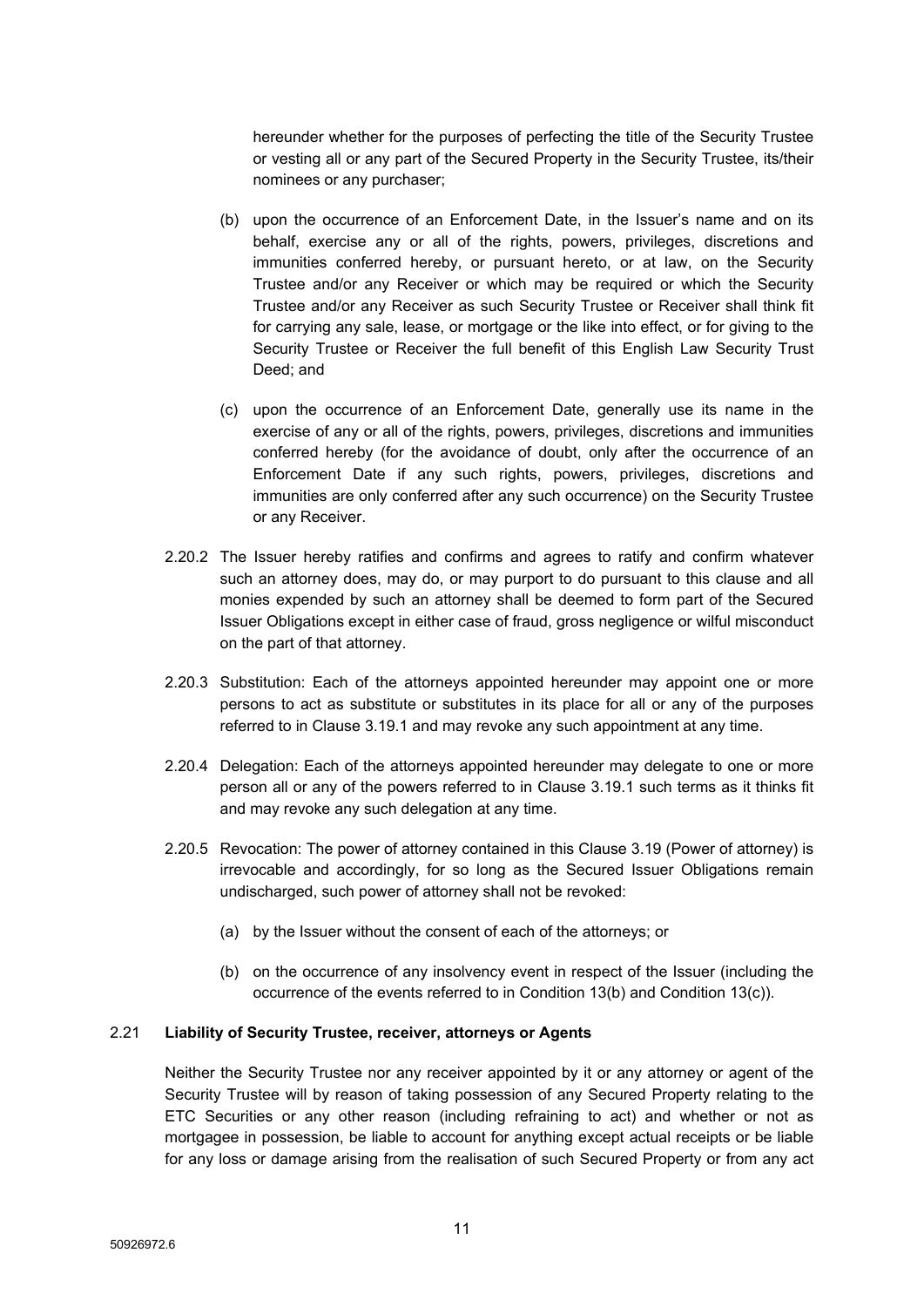or omission in relation to such Secured Property or otherwise unless such loss or damage shall be caused by its own fraud, wilful default or gross negligence.

## 2.22 **LPA 1925**

The powers conferred by this English Law Security Trust Deed in relation to the Secured Property on the Security Trustee or on any receiver of any such property shall be in addition to those conferred on mortgagees or receivers under the Law of Property Act 1925. If there is any ambiguity or conflict between the powers contained in that Act and those conferred by this English Law Security Trust Deed, the terms of this English Law Security Trust Deed shall prevail.

The Security Trustee is entitled to all the rights, powers, privileges and immunities conferred by the Law of Property Act 1925 ("**LPA 1925**") on mortgagees and receivers.

The restriction on the right of consolidation contained in section 93 of the LPA 1925 shall not apply to this English Law Security Trust Deed.

#### 2.23 **Dealings with Security Trustee**

No-one dealing with the Security Trustee or any receiver of any of the Secured Property appointed by the Security Trustee need enquire whether any of the powers, authorities and discretions conferred by or pursuant to this English Law Security Trust Deed in relation to such property are or may be exercisable by the Security Trustee or such receiver or as to the propriety or regularity of acts purporting or intended to be in exercise of any such powers. The protection to purchasers contained in Sections 104 and 107 of the Law of Property Act 1925 shall apply to anyone dealing with the Security Trustee or such receiver as if the statutory powers of sale and of appointing a receiver in relation to the Secured Property had not been varied or extended by this English Law Security Trust Deed.

## 2.24 **Financial Collateral Arrangement**

- <span id="page-13-0"></span>2.24.1 To the extent that this English Law Security Trust Deed constitutes a "financial collateral arrangement" (as defined in the Financial Collateral Arrangements (No. 2) Regulations 2003, as amended (the "**Regulations**")), the Security Trustee shall have the right (at any time after the Security becomes enforceable) to appropriate any Secured Property relating to the relevant Series which constitutes "*financial collateral*" (as defined in the Regulations) ("**Financial Collateral**") in relation to the relevant ETC Securities in or towards satisfaction of the claims of the Secured Creditors relating to the relevant Series in accordance with the Regulations.
- 2.24.2 For the purpose of Clause [2.24.1](#page-13-0) above, the parties hereto agree that the value of (i) the financial collateral (other than cash) so appropriated shall be the market value of that financial collateral determined reasonably by the Security Trustee by reference to a public index or by such other process as the Security Trustee may select, including independent valuation and (ii) in the case of cash shall be the face value of the cash, together with any accrued but unposted interest, at the time the right of appropriation is exercised. The parties hereto further agree that the method of valuation provided for in the English Law Security Trust Deed shall constitute a commercially reasonable method of valuation for the purposes of the Regulations.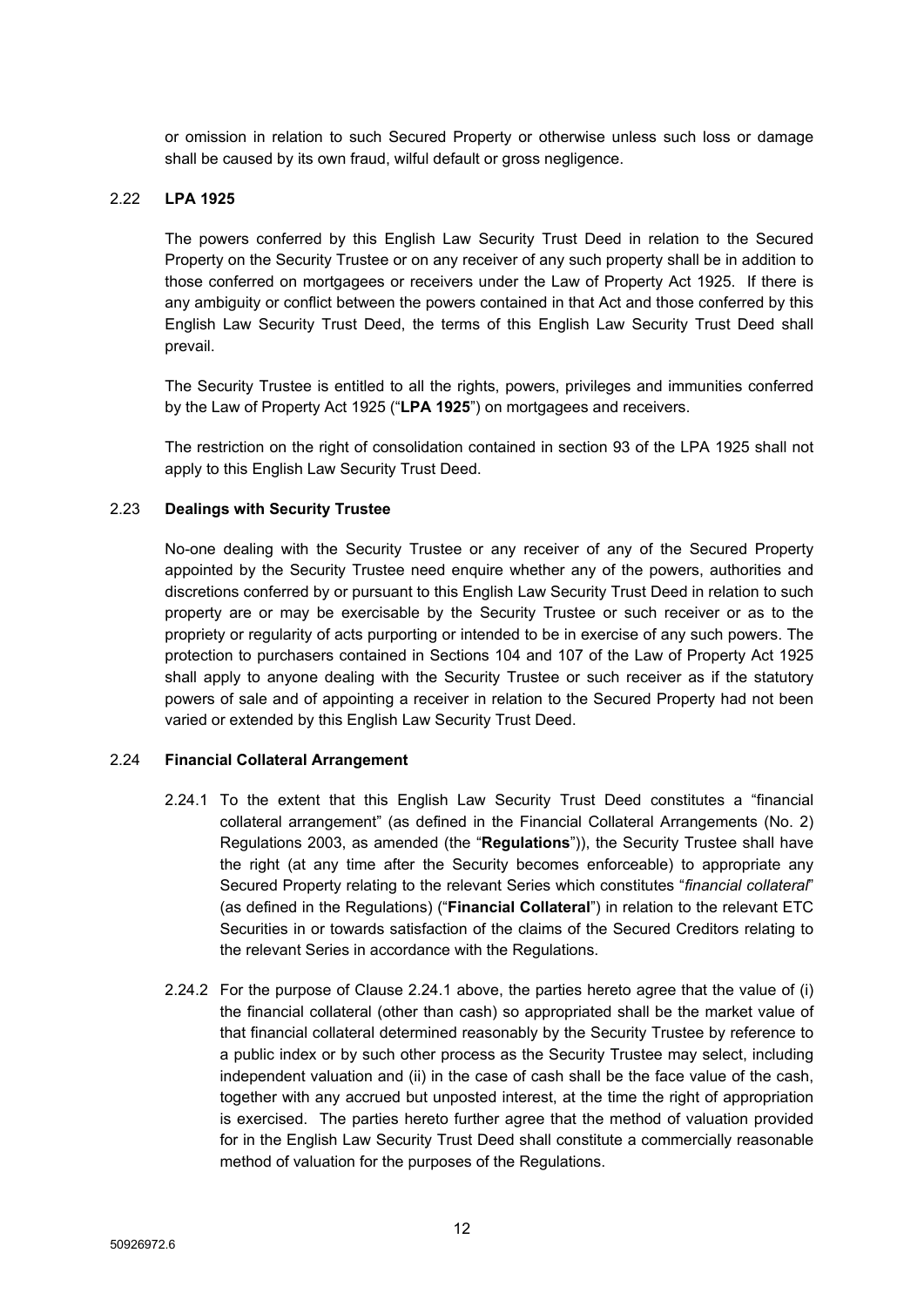## 2.25 **Payment and delivery after a default**

At any time after the Security under the English Law Security Trust Deed relating to the relevant Series has become enforceable, the Security Trustee may by notice in writing to the Issuer and the Account Bank, require the Account Bank, until notified by the Security Trustee to the contrary, so far as permitted by applicable law to

- (a) act as agent of the Security Trustee under this English Law Security Trust Deed *mutatis mutandis* on the terms of the Account Bank Agreement relating to the relevant Series (with consequential amendments as necessary and except that the Security Trustee's liability under the Account Bank Agreement relating to the relevant Series for the indemnification, remuneration and all other expenses of the Account Bank (if any) will be limited to the amounts for the time being held by the Security Trustee in respect of the relevant Series on the terms of this English Law Security Trust Deed and which are available (after application in accordance with the relevant order of priority set out in the Conditions and this English Law Security Trust Deed) to discharge such liability), and thereafter to hold all moneys, documents and records held by them in respect of the relevant Series to or to the order of the Security Trustee; or
- (b) deliver all moneys, documents and records held by them in respect of the relevant Series to the Security Trustee or as the Security Trustee directs in such notice;

#### 2.26 **Security Trustee's directions**

Upon the Security created by this English Law Security Trust Deed becoming enforceable, the Security Trustee may at its discretion (and shall, if so directed by the Trustee) give notice of the same to the Account Bank, and require it to deliver or transfer the Secured Property and generally deal with the same and with any moneys received by them in respect of the Secured Property but not yet paid out, pursuant to the terms of the Transaction Document(s) relating to the relevant Series to the order of the Security Trustee in accordance with the directions of the Security Trustee and the Account Bank shall hold any such moneys or assets comprising the Secured Property to the order of the Security Trustee.

## 2.27 **Before Security becomes enforceable**

Before the Security becomes enforceable, the Issuer may exercise all of its rights in respect of the Secured Property as permitted under the English Law Security Trust Deed.

#### 2.28 **When Security becomes enforceable**:

2.28.1 On an Enforcement Date:

- (a) the Security will become immediately enforceable without any requirement for notice to, or the service of a demand on, the Issuer;
- (b) the statutory power of sale will become immediately exercisable; and
- (c) all other powers conferred on mortgagees by law will become immediately exercisable.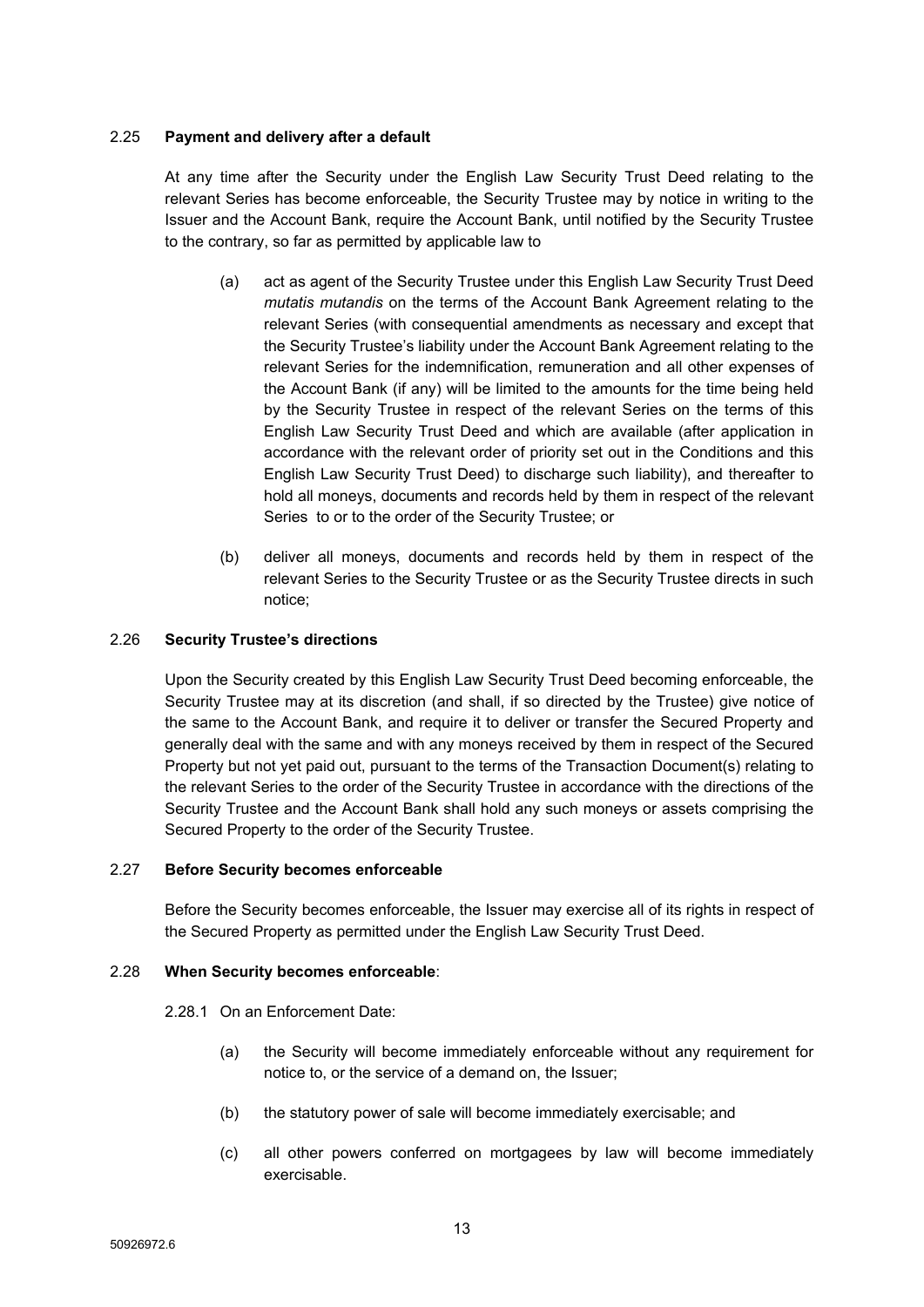- 2.28.2 After this Security has become enforceable:
	- (a) the Security Trustee may exercise (without any further consent or authority on the part of the Issuer and irrespective of any direction given by the Issuer) any of the rights of the Issuer in connection with any amounts payable to it by the Account Bank;
	- (b) the Security Trustee may enforce, in its absolute discretion its rights under the English Law Security Trust Deed and all or any part of the Security in any matter it sees fit (including by the institution of proceedings and the appointment of a Receiver);
	- (c) the Issuer shall take such steps (at its own cost) as the Security Trustee may require to enforce those rights; this includes initiating and pursuing legal proceedings in the name of the Issuer; and
	- (d) the Security Trustee or any other relevant delegate may exercise or refrain from exercising any other powers or rights which may be exercised by the legal or beneficial owner of any part of the Secured Property or any person who is the registered holder of any Secured Property or otherwise,

in each case, in the name of the Issuer, the registered holder or otherwise and without any further consent or authority on the part of the Issuer and irrespective of any direction given by the Issuer and the Issuer must, as regards any declarations of trust or nominee agreements, act on the instructions of the Security Trustee and, if the Security Trustee so directs, procure that each trustee or nominee acts on the instructions of the Security Trustee.

# <span id="page-15-0"></span>3 **Provisions Supplemental to the Trustee Act 1925 and the Trustee Act 2000**

The Security Trustee may obtain at the Issuer's expense and act on any opinion, evaluation, report, certificate or advice of, or information obtained from, any expert (including, without limitation, any banker, lawyer, accountant, auditor, surveyor, valuer, broker, auctioneer or other expert) and shall not be responsible to anyone for any loss occasioned by so acting, whether such advice is obtained by or addressed to the Issuer, the Security Trustee or any other person, provided that any expert is selected with reasonable care and are reasonably believed to be experienced in matters of the nature at issue. Any such opinion, advice or information may be sent or obtained by letter, fax or otherwise and the Security Trustee shall not be liable to anyone for acting in good faith on any opinion, advice or information purporting to be conveyed by such means even if it contains some error or is not authentic and whether or not such expert's liability in respect thereof is limited, whether by reference to a monetary cap or otherwise.

## 3.1 **Security Trustee to assume performance**

The Security Trustee need not notify anyone of the execution of the relevant Issue Deed or any other Transaction Document or do anything to find out if an Event of Default, an Early Redemption Event, a Disruption Event, a Metal Reference Price Event, a substitution of the Metal Reference Price or Metal Reference Price Source or a resignation or termination of an Agent's appointment has occurred and is continuing or if the Security has become enforceable. Until it has actual knowledge or express notice to the contrary, the Security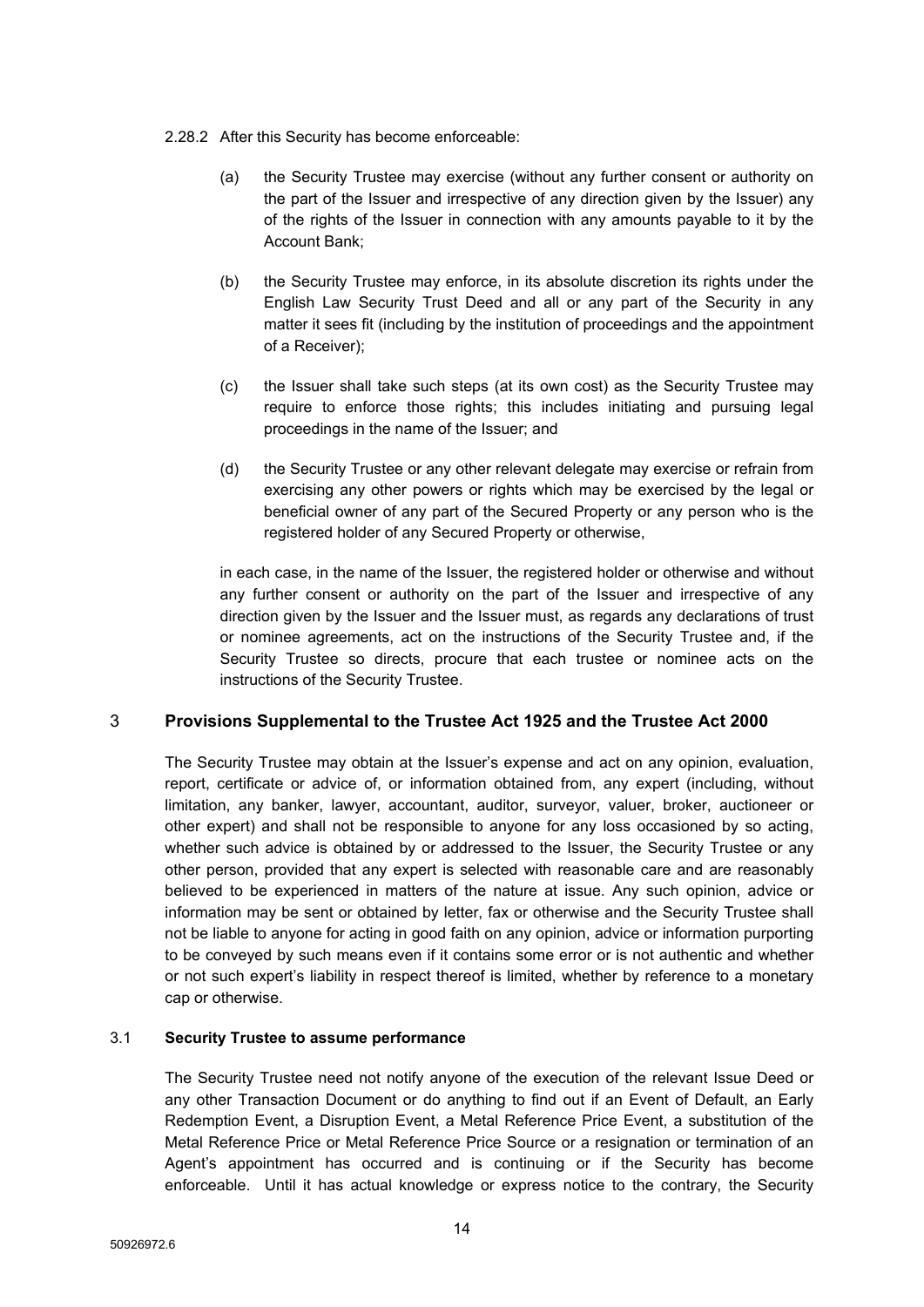Trustee may assume that no such event has occurred and that the Issuer is performing all its obligations under the English Law Security Trust Deed, the ETC Securities and the other Transaction Documents. The Security Trustee is not responsible for monitoring or supervising the performance by any other person of its obligations to the Issuer and may assume these are being performed unless it shall have actual knowledge to the contrary.

## 3.2 **Certificate signed by duly authorised signatories**

If the Security Trustee, in the exercise of its functions, requires to be satisfied or to have information as to any fact or the expediency of any act, it may call for and accept as sufficient evidence of that fact or the expediency of that act a certificate signed by any duly authorised signatory of the Issuer as to that fact or to the effect that, in their opinion, that act is expedient and the Security Trustee need not call for further evidence and shall not be responsible for any loss occasioned by acting on such a certificate.

#### 3.3 **Deposit of documents**

The Security Trustee may appoint as custodian, on any terms, any bank or entity whose business includes the safe custody of documents or any lawyer or firm of lawyers believed by it to be of good repute and may deposit the relevant Issue Deed and any other documents with such custodian and pay all sums due in respect thereof. The Security Trustee is not obliged to appoint a custodian of securities payable to bearer.

#### 3.4 **Agents**

Whenever it considers it expedient in the interests of the ETC Holders, the Security Trustee may, in the conduct of its trust business, instead of acting personally, employ and pay an agent selected by it, whether or not a lawyer or other professional person, to transact or conduct, or concur in transacting or conducting, any business and to do or concur in doing all acts required to be done by the Security Trustee (including the receipt and payment of moneys). The Security Trustee may rely on the advice of any such person and shall not be responsible for any loss or liability occasioned by doing so.

## 3.5 **Delegation**

Whenever it considers it expedient in the interests of the ETC Holders, the Security Trustee may delegate to any person on any terms (including power to sub-delegate) all or any of its functions.

#### 3.6 **Nominees**

In relation to any asset held by it under this English Law Security Trust Deed or any other Transaction Document, the Security Trustee may appoint any person to act as its nominee on any terms.

## 3.7 **Forged ETC Securities**

The Security Trustee shall not be liable to the Issuer or any ETC Holder, Secured Creditor or Other Creditor by reason of having accepted as valid or not having rejected any ETC Security purporting to be such and later found to be forged or not authentic.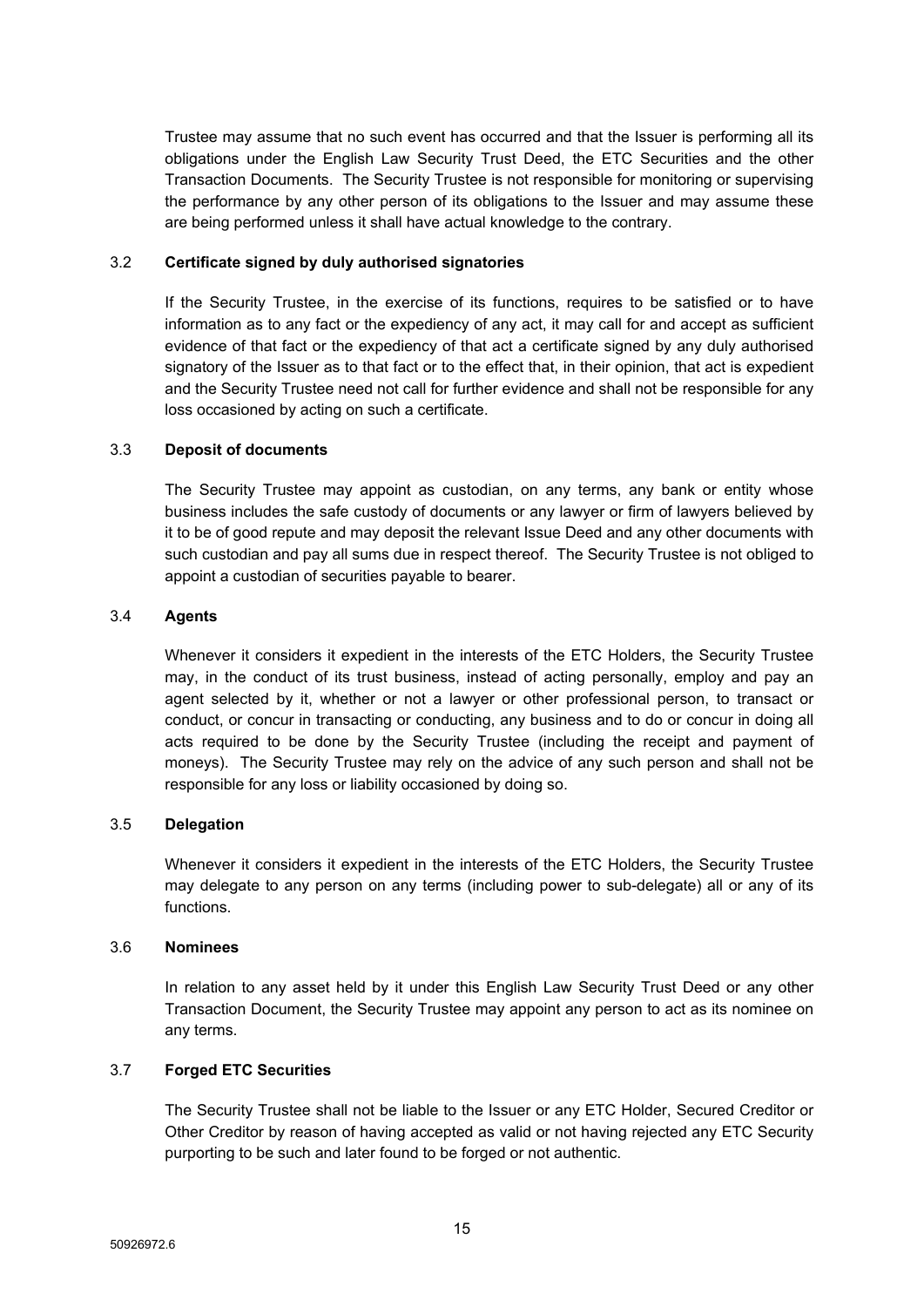## 3.8 **Confidentiality**

- 3.8.1 Unless ordered to do so by a court of competent jurisdiction, the Security Trustee shall not be required to disclose to any ETC Holder, Secured Creditor or Other Creditor any confidential financial or other information made available to the Trustee by the Issuer.
- 3.8.2 In acting as security trustee, the Security Trustee shall be regarded as acting through its trustee division which shall be treated as a separate entity from any other of its divisions or departments. If information is received by another division or department of the Security Trustee, it may be treated as confidential to that division or department and the Security Trustee shall not be deemed to have notice of it.

## 3.9 **Determinations conclusive**

As between itself and the ETC Holders, and/or any Secured Creditor and/or any Other Creditor, the Security Trustee may determine all questions and doubts arising in relation to any of the provisions of this English Law Security Trust Deed or any other Transaction Document. Such determinations, whether made upon such a question actually raised or implied in the acts or proceedings of the Security Trustee, shall be conclusive and shall bind the Security Trustee, the ETC Holders, the Secured Creditors and/or any Other Creditor and the Security Trustee shall not be responsible for any loss or liability occasioned thereby.

## 3.10 **Currency conversion**

Where it is necessary or desirable for any purpose in connection herewith to convert any sum from one currency to another, it shall (unless otherwise provided in the relevant Issue Deed or the Conditions or required by law) be converted at such rate or rates, in accordance with such method and as at such date as may reasonably be specified by the Security Trustee but having regard to current rates of exchange, if available. Any rate, method and date so specified shall be binding on the Issuer, the ETC Holders and the Transaction Parties.

## <span id="page-17-0"></span>3.11 **Indemnity**

Without prejudice to the right of indemnity by law given to trustees and subject to the provisions of Section 750 of the Companies Act 2006 (if applicable) and Clause 22 (*Limited Recourse and Non-Petition*) of the Irish Law Security Trust Deed for the relevant Series (incorporated herein pursuant to Clause [6](#page-24-0) (*[Incorporation](#page-24-0) of Terms*), the Security Trustee and every receiver, attorney, manager, agent or other person appointed by the Security Trustee under this English Law Security Trust Deed shall be entitled to be indemnified out of the relevant Secured Property (in respect of the relevant Series) in respect of all liabilities and expenses properly incurred by them or him in the execution or purported execution of the trusts or of any functions vested in them or him pursuant to the English Law Security Trust Deed and against all actions, proceedings, costs, claims and demands in respect of any acts or omissions relating to the Secured Property, and the Security Trustee may retain any part of any moneys in its hands arising from the trusts of this English Law Security Trust Deed to pay all sums necessary to effect such indemnity and also the remuneration of the Security Trustee. The provisions of this Clause [3.11](#page-17-0) (*[Indemnity](#page-17-0)*) shall survive termination of the appointment of the Security Trustee.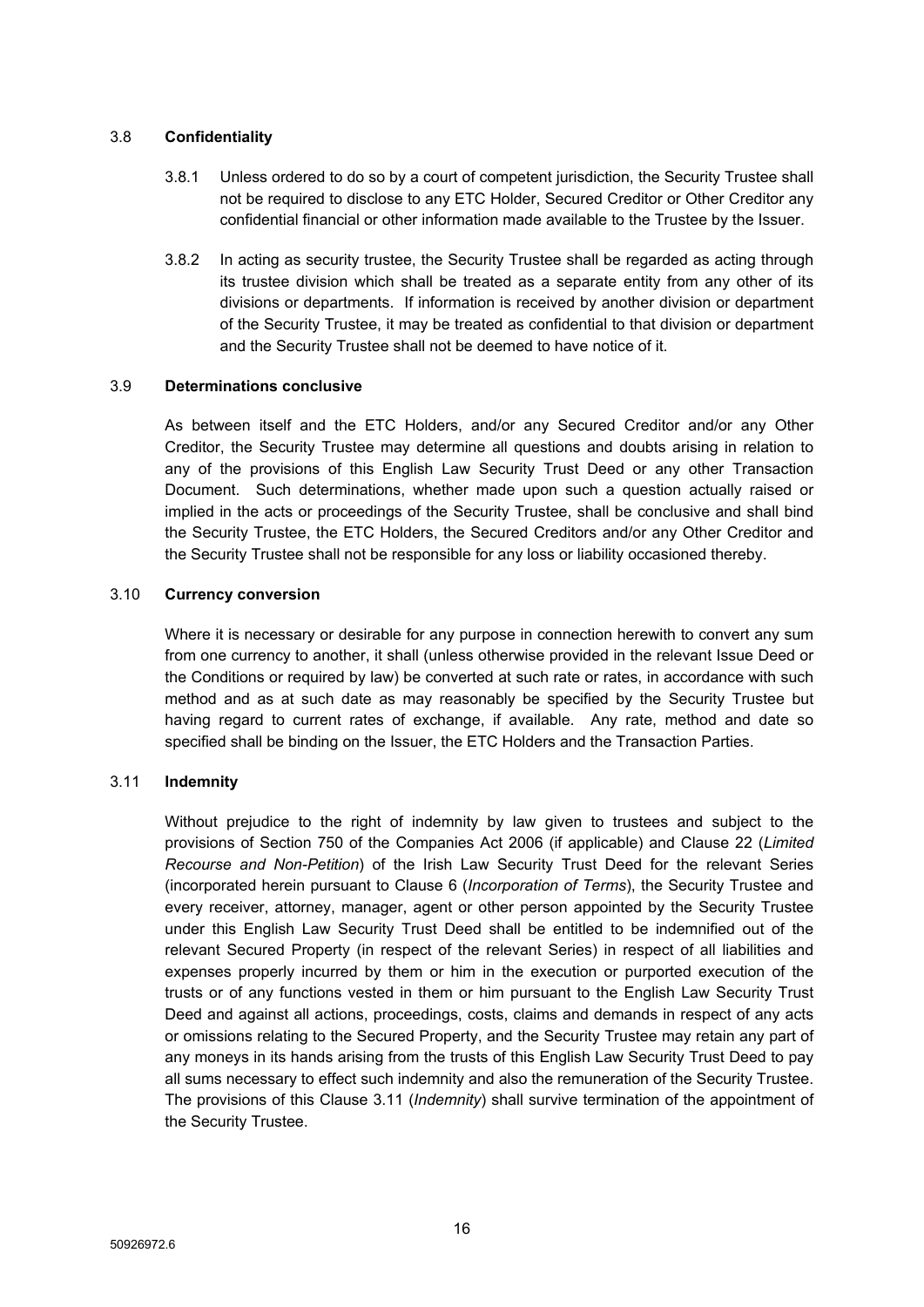## 3.12 **Issue Deed**

The Security Trustee assumes no responsibility for, and shall not by the execution of any Issue Deed or any other Transaction Document be deemed to make any representation as to, the adequacy, sufficiency, validity or enforceability of such document(s) or any agreement constituted by the execution thereof.

## 3.13 **Transaction Parties**

In acting as Security Trustee under this English Law Security Trust Deed, the Security Trustee shall not assume any duty or responsibility to any Transaction Party (other than to pay to any such party any moneys received and payable to it and to act in accordance with the provisions of Condition 5 *(Security and Application of Proceeds)* and, in respect of ETC Securities, this English Law Security Trust Deed) and shall have regard solely to the interests of the ETC Holders of any Series or, as the case may be, all Series.

## 3.14 **Determination or Calculation by Security Trustee:**

If, at any time after the Security has become enforceable pursuant to Condition 5(e) *(Enforcement of the Security)* any determination or calculation relating to the Metal Entitlement, the Final Redemption Amount, the Early Redemption Amount or any Enforcement Surplus Principal Amount has not been made when required pursuant to the Conditions and the Transaction Documents, then the Security Trustee may (and shall following an instruction from the Trustee) appoint an agent to make the relevant determination or calculation, provided that the Security Trustee shall have been pre-funded and/or secured and/or indemnified to its satisfaction. Any such agent appointed in accordance with the terms of Condition 11(e) (*Determination or Calculation by Security Trustee*) shall act as agent of the Issuer. Any such determination or calculation made by any such agent shall for the purposes of the Conditions and the Transaction Documents be deemed to have been made by the original party. In doing so, the relevant agent shall apply the provisions of the Conditions and/or the relevant Transaction Document(s), with any necessary consequential amendments, to the extent that, in its opinion, it can do so, and in all other respects it shall do so in such manner as it shall deem fair and reasonable in the circumstances. The Security Trustee shall not be liable to the Issuer, the ETC Holders, any Transaction Party or any other person (i) if it does not appoint an agent to make the determinations or calculations referred to in Condition 11(e) (*Determination or Calculation by Security Trustee*) or (ii) if it does appoint an agent, for any calculations and determinations (or any delay in making any calculation or determination) so made, unless in either case the Security Trustee has acted fraudulently, with gross negligence or in wilful default.

## 3.15 **Payment for and delivery of ETC Securities**

The Security Trustee shall not be responsible for the receipt or application by the Issuer of the proceeds of the issue of the ETC Securities, any exchange of ETC Securities or the delivery of ETC Securities to the persons entitled to them.

## 3.16 **Legal opinions**

The Security Trustee shall not be responsible to any person for failing to request, require or receive any legal opinion relating to the ETC Securities or for checking or commenting upon the content of any such legal opinion.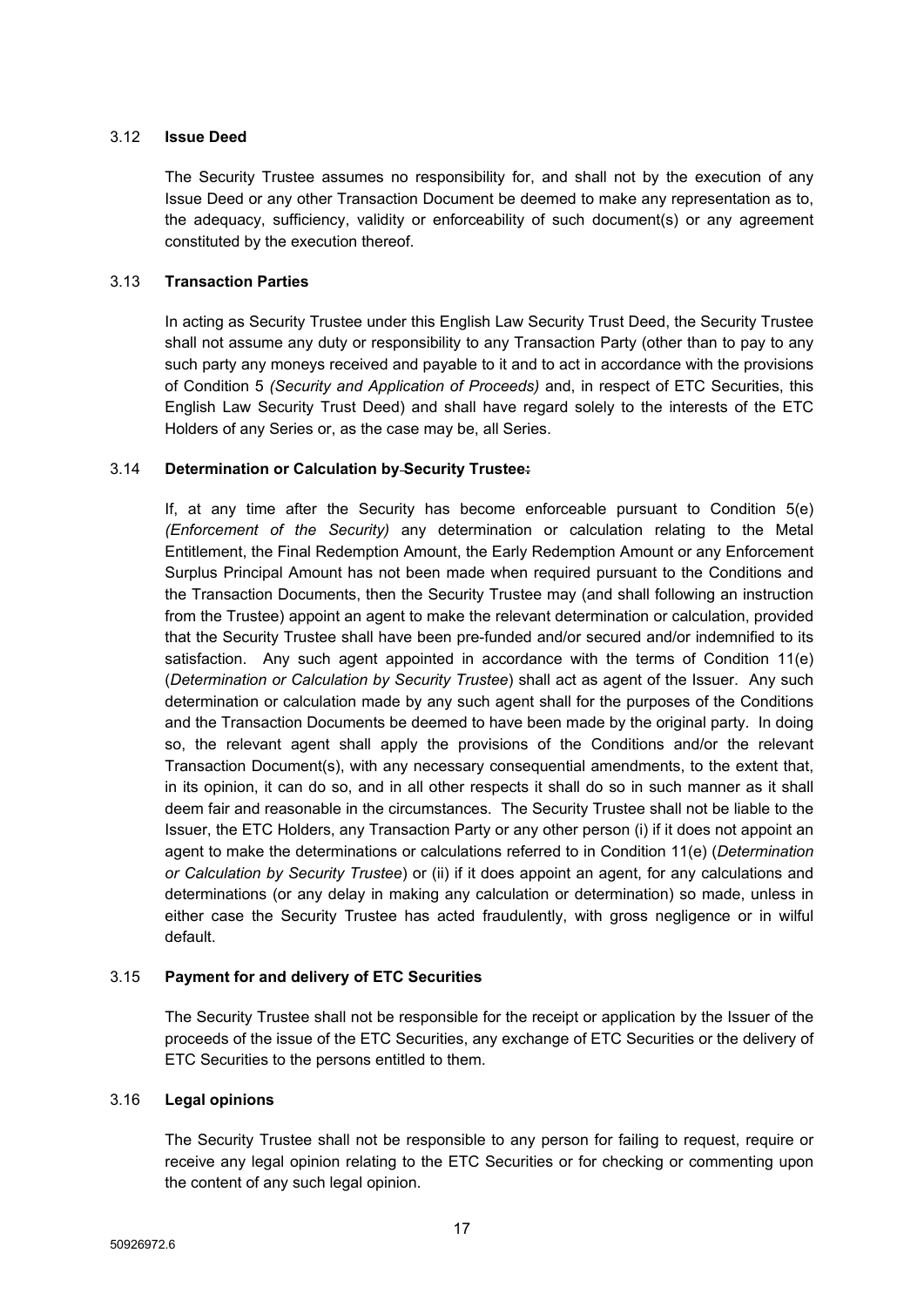## 3.17 **Programme limit**

The Security Trustee shall not be concerned, and need not enquire, as to whether or not any ETC Securities are issued or entered into in breach of the Programme Maximum Number of ETC Securities.

## 3.18 **Events**

The Security Trustee shall not be under any obligation to monitor, enquire or satisfy itself as to whether or not an Event of Default, an Early Redemption Event, a Disruption Event, a Metal Reference Price Event, a substitution of the Metal Reference Price or Metal Reference Price Source, or a resignation or termination of an Agent's appointment has occurred or is continuing or to monitor compliance by the Agents or any other Transaction Party with any of their respective obligations under the Transaction Documents.

#### 3.19 **Responsibility for Appointees**

The Security Trustee shall exercise–reasonable care in selecting any custodian, agent, delegate or nominee appointed under this Clause 13 *(Provisions Supplemental to the Trustee* Act) (an "Appointee")-and provided that the Security Trustee shall have exercised reasonable care in selecting such Appointee for the purposes hereof and in exercising such delegation it will not have any obligation to supervise the Appointee or be responsible for any loss, liability, cost, claim, action, demand or expense incurred by reason of the Appointee's misconduct, gross negligence or default or the misconduct, gross negligence or default of any substitute appointed by the Appointee.

#### 3.20 **Notice in respect of Appointees**

The Security Trustee shall, within a reasonable time prior to any delegation to an Appointee or any renewal, extension or termination thereof, give notice thereof (containing details of such appointment) to the Issuer (whereupon the Issuer shall copy such notice to the Administrator).

## 3.21 **No responsibility for Clearing Systems**

None of the Issuer, the Security Trustee nor any other Transaction Party will have any responsibility for the performance by the Clearing Systems (or their participants or indirect participants) of any of their respective obligations under the rules and procedures governing their operations.

## 3.22 **Certifications**

The Security Trustee shall be entitled to rely upon, and accept as sufficient evidence, a certificate of any Transaction Party in respect of every matter and circumstance for which a certificate, calculation or determination is expressly provided for under the Conditions and/or the relevant Transaction Documents and also in relation to any matter reasonably believed by the Security Trustee to be within the knowledge of the party certifying the same and the Security Trustee shall not be bound in any such case to call for further evidence or be responsible for any loss, liability, costs, damages, expenses or inconvenience that may be occasioned by its failing so to do.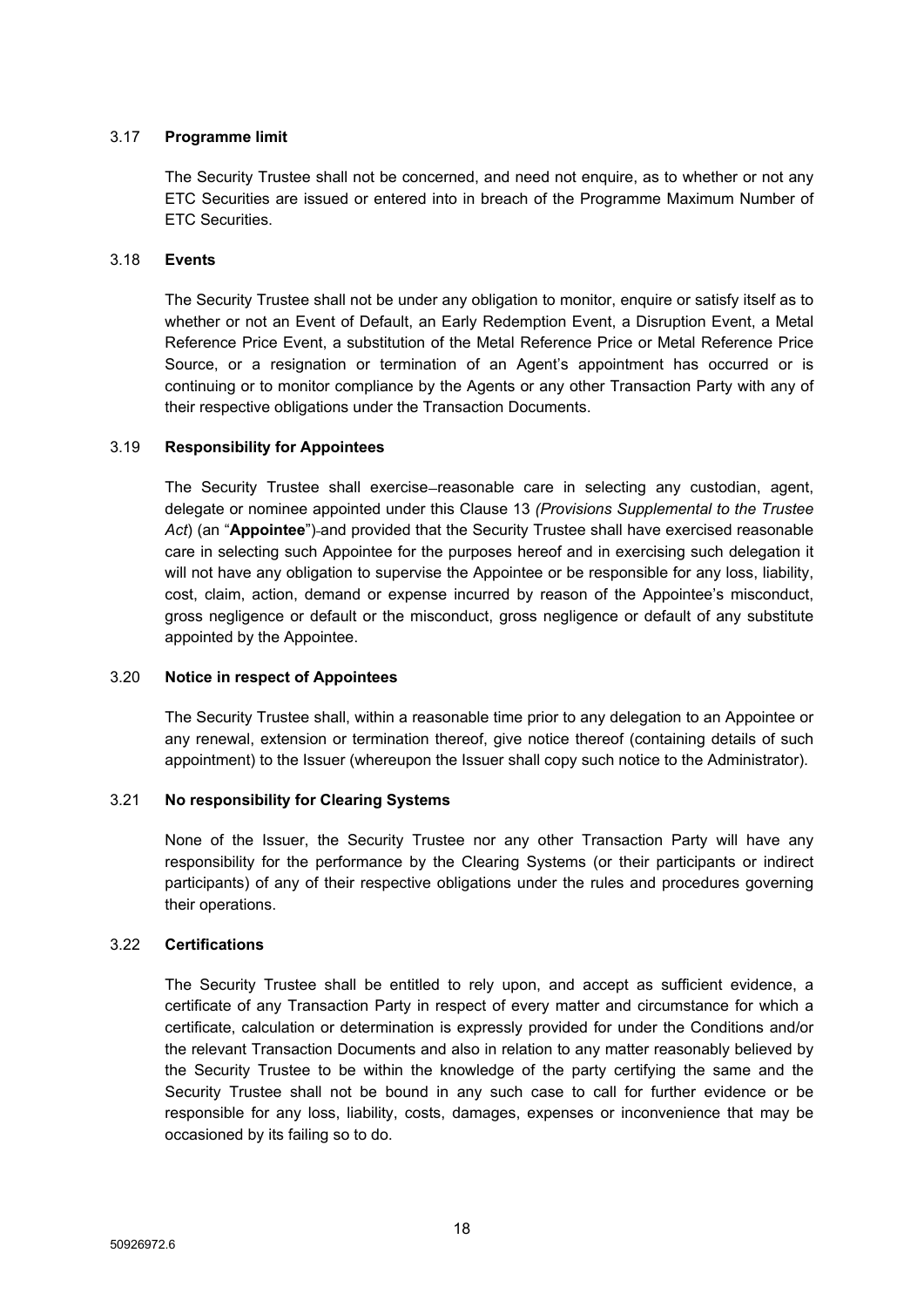#### 3.23 **No obligations to monitor Transaction Parties**

The Security Trustee shall not be obliged to monitor or be liable for any failure to monitor the performance by any Transaction Party of its duties and obligations under the Transaction Documents to the Issuer or by any other person of its obligations to the Issuer. The Security Trustee may assume that such are being performed unless it shall have actual knowledge to the contrary. The Security Trustee shall not be obliged to take any action or step against any such Transaction Party or other person (unless secured and/or pre-funded and/or indemnified to its satisfaction).

#### 3.24 **Certification of amounts owed**

The Security Trustee shall be entitled to rely upon, and accept as sufficient evidence, a certificate of any party to the Transaction Documents as to any amounts owing to any such party and shall not be responsible for any loss occasioned by its relying and acting on such certificate.

### 3.25 **Authorised Participants**

The Security Trustee shall not be responsible for monitoring or ascertaining whether there is or are one or more Authorised Participants or no Authorised Participant in respect of the ETC Securities or whether no Authorised Participant is willing to purchase any ETC Securities and, unless and until it receives express notice to the contrary, it shall be entitled to assume that there is or are one or more Authorised Participants in respect of the ETC Securities and that one or more Authorised Participants is or are willing to purchase ETC Securities.

#### 3.26 **Signed documents**

The Security Trustee shall not incur liability to any person in acting upon any signature, instrument, notice, resolution, endorsement, request, consent, order, certificate, report, opinion, bond or other document or paper believed by it to be genuine and believed by it to be signed by the proper party or parties.

## 3.27 **Entitlement of the Security Trustee**

In connection with the exercise of any of its functions under the Transaction Documents the Security Trustee will have regard to the interests of the ETC Holders as a class and shall not have regard to the consequences of such exercise for individual ETC Holders or the other Secured Creditors and the Security Trustee will not be entitled to require, nor shall any ETC Holder be entitled to claim, from the Issuer any indemnification or payment in respect of any tax consequence of any such exercise upon individual ETC Holders.

## 3.28 **No duty to account**

The Security Trustee shall not be bound to account to any other Secured Creditor for any sum or the profit element of any sum received by it for its own account.

## 3.29 **Instructions to the Security Trustee**

3.29.1 Where the Trustee has given a direction or instruction to the Security Trustee in accordance with the provisions of this Deed and/or the other Transaction Documents,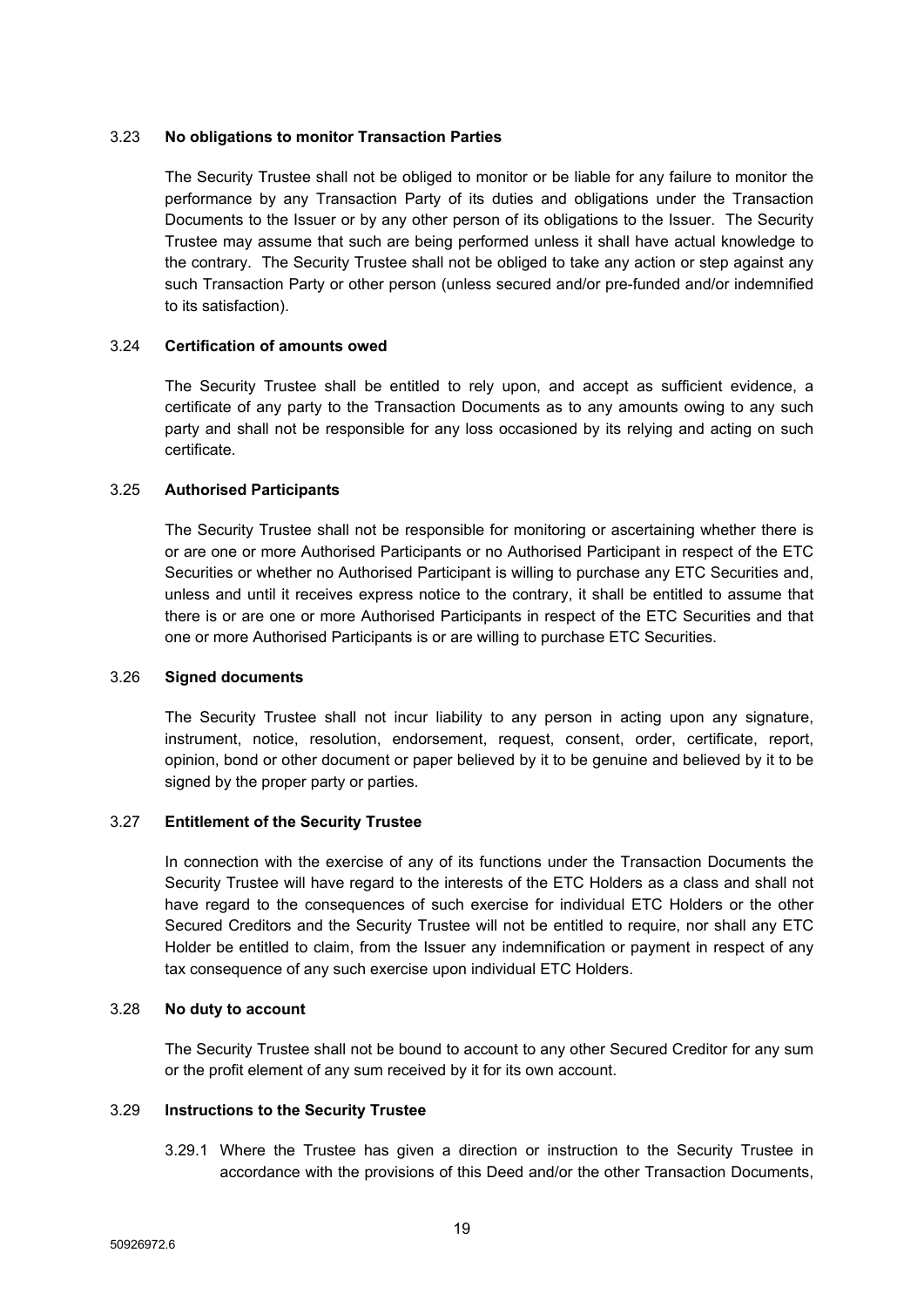the Security Trustee shall act solely in accordance with such direction and/or instruction in the performance of its duties and/or the exercise of its rights (together, the "**Instructed Rights**" and each an "**Instructed Right**").

- 3.29.2 In the performance of the Instructed Rights, the Security Trustee shall act in a purely mechanical and administrative capacity, and shall not be entitled to exercise any discretion with respect thereto. In connection with the Instructed Rights, the Security Trustee will not be bound to enquire as to the efficacy of such directions nor as to whether all applicable conditions in this Deed and/or any Transaction Document have been satisfied and shall:
	- (a) act in accordance with any written instructions given to it by the Trustee and shall be entitled to assume that;
		- (i) any instructions received by it from the Trustee are duly given in accordance with the terms of this Deed and any other Transaction Documents; and
		- (ii) unless it has received actual notice or revocation, that any instructions or directions given by the Trustee have not been revoked;
	- (b) be entitled to request instructions or clarifications of any direction, from the Trustee as to whether, and in what manner, it should exercise or refrain from exercising the Instructed Rights and may refrain from acting unless and until those instructions or clarification are received by it;
	- (c) in the absence of any instructions to the contrary, not take any action in the exercise of the Instructed Rights; and
	- (d) not be liable for any act (or omission) if it acts (or refrains from acting) in accordance with an instruction from the Trustee.
- 3.29.3 In the performance of the Instructed Rights, the Security Trustee shall look to the written directions of the Trustee, in accordance with Clause 13.30.1 The Security Trustee shall not be obliged to have regard to the consequences of the exercise of its duties for any individual Secured Creditor resulting from his or its being for any purpose domiciled or resident in, or otherwise connected in any way with, or subject to the jurisdiction of, any particular territory or taxing jurisdiction.
- 3.29.4 Notwithstanding anything to the contrary contained herein, in the performance of the Instructed Rights the Security Trustee may refrain:
	- (a) from doing anything which may in its opinion be a breach of any fiduciary duty, any law of any jurisdiction or any directive or regulation of any agency of any state or duty of confidentiality which would or might render it liable to any person may do anything which, in its opinion, necessary to comply with any such law, directive or regulation;
	- (b) from agreeing to any amendment or modification to the Transaction Documents which, in the sole opinion of the Security Trustee, would have the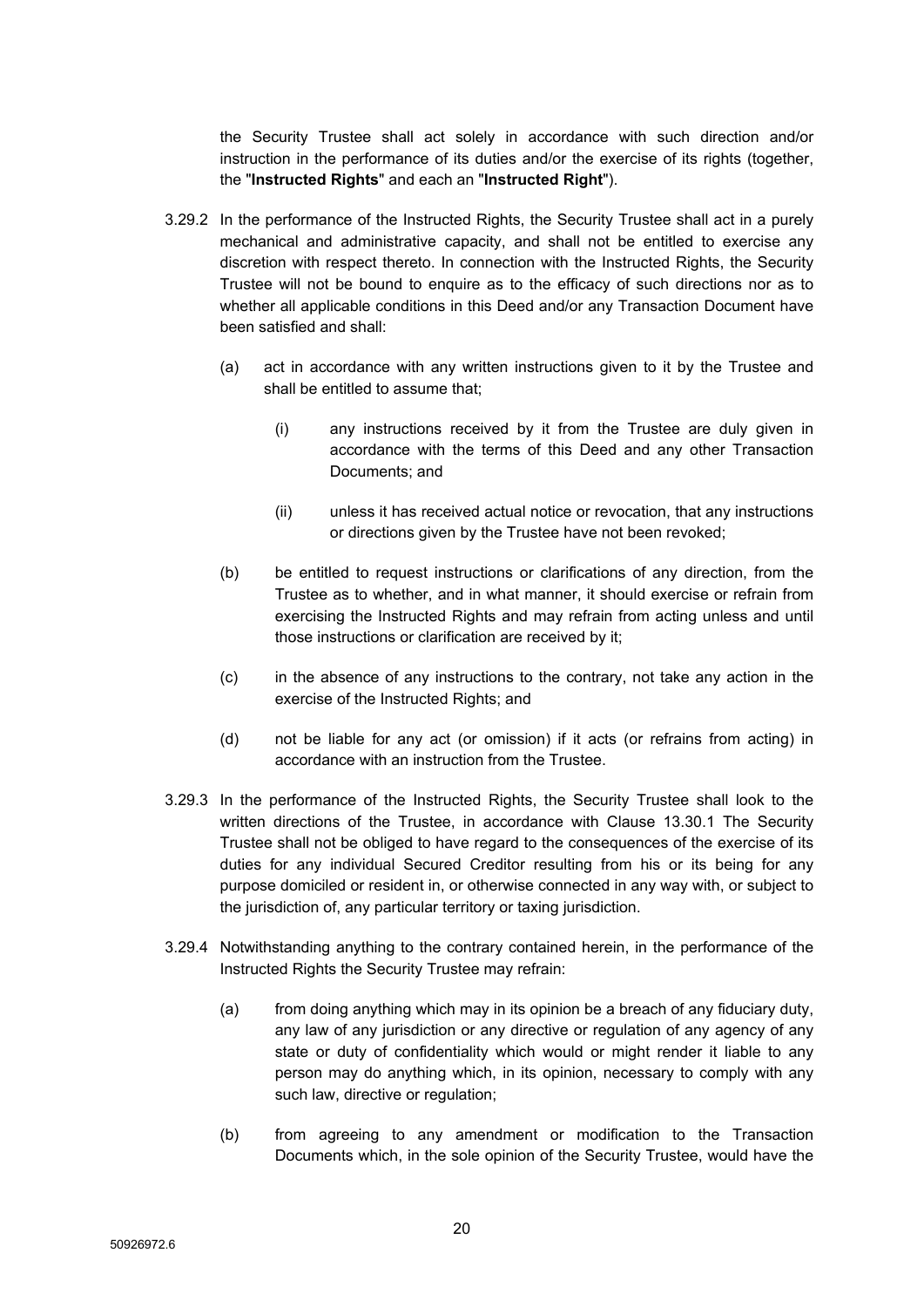effect of increasing the obligations or duties or decreasing the protections of the Security Trustee in the Transaction Documents;

(c) from expending or risking its own funds or otherwise incurring any liability in the performance of its duties or the exercise of any right, power, authority or discretion hereunder if it had grounds for believing the repayment of such funds or adequate indemnity against, or security or prefunding for, such risk or liability is not reasonably assured to it.

#### <span id="page-22-1"></span>3.30 **Security Trustee Liable for Gross Negligence**

- 3.30.1 Section 1 of the Trustee Act 2000 shall not apply to any function of the Security Trustee, provided that if the Security Trustee fails to show the degree of care and diligence required of it as trustee, nothing in this English Law Security Trust Deed shall relieve or indemnify it from or against any liability that would otherwise attach to it in respect of any gross negligence, wilful default-breach of duty or breach of trust of which it may be guilty.
- 3.30.2 Notwithstanding any other provision of this English Law Security Trust Deed (but without prejudice to any liability arising from its own fraud), under no circumstances will the Security Trustee be liable to the Issuer or any other person for any incidental, consequential, indirect, special or exemplary damages of any kind or nature whatsoever or for any loss of revenues, loss of profits, loss of business, loss of opportunity or loss of goodwill (collectively "**Additional Damages**") howsoever arising, including from any representation, any breach of implied term or any duty at common law or under any statute or express term of this Irish Law Security Trust Deed, and whether such liability is asserted on the basis of contract, tort or otherwise, whether or not foreseeable, even if the Security Trustee has been advised or was aware of the possibility of such Additional Damages.

#### 3.31 **Powers Supplemental**

The rights, powers and discretions conferred upon the Security Trustee by this Deed shall be supplemental to the Trustee Act 1925 and the Trustee Act 2000 and in addition to any which may be vested in the Security Trustee by general law or otherwise.

#### 3.32 **Disapplication**

The Section 1 of the Trustee Act 2000 shall not apply to the duties of the Security Trustee in relation to the trusts constituted by this Deed. Where there are any inconsistencies between the Trustee Act 1925 or the Trustee Act 2000 and the provisions of this Deed, the provisions of this Deed shall, to the extent allowed by law, prevail and, in the case of any inconsistency with the Trustee Act 2000, the provisions of this Deed shall constitute a restriction or exclusion for the purposes of that Act.

## <span id="page-22-0"></span>4 **Retention of Security**

#### 4.1 **Release conditional**

Any release, settlement, discharge, re-assignment or arrangement (in this Clause, a "**release**") shall be deemed to be made subject to the condition that it will be void if any payment or discharge of the Secured Issuer Obligations is set aside under any applicable law or proves to have been for any reason invalid or void.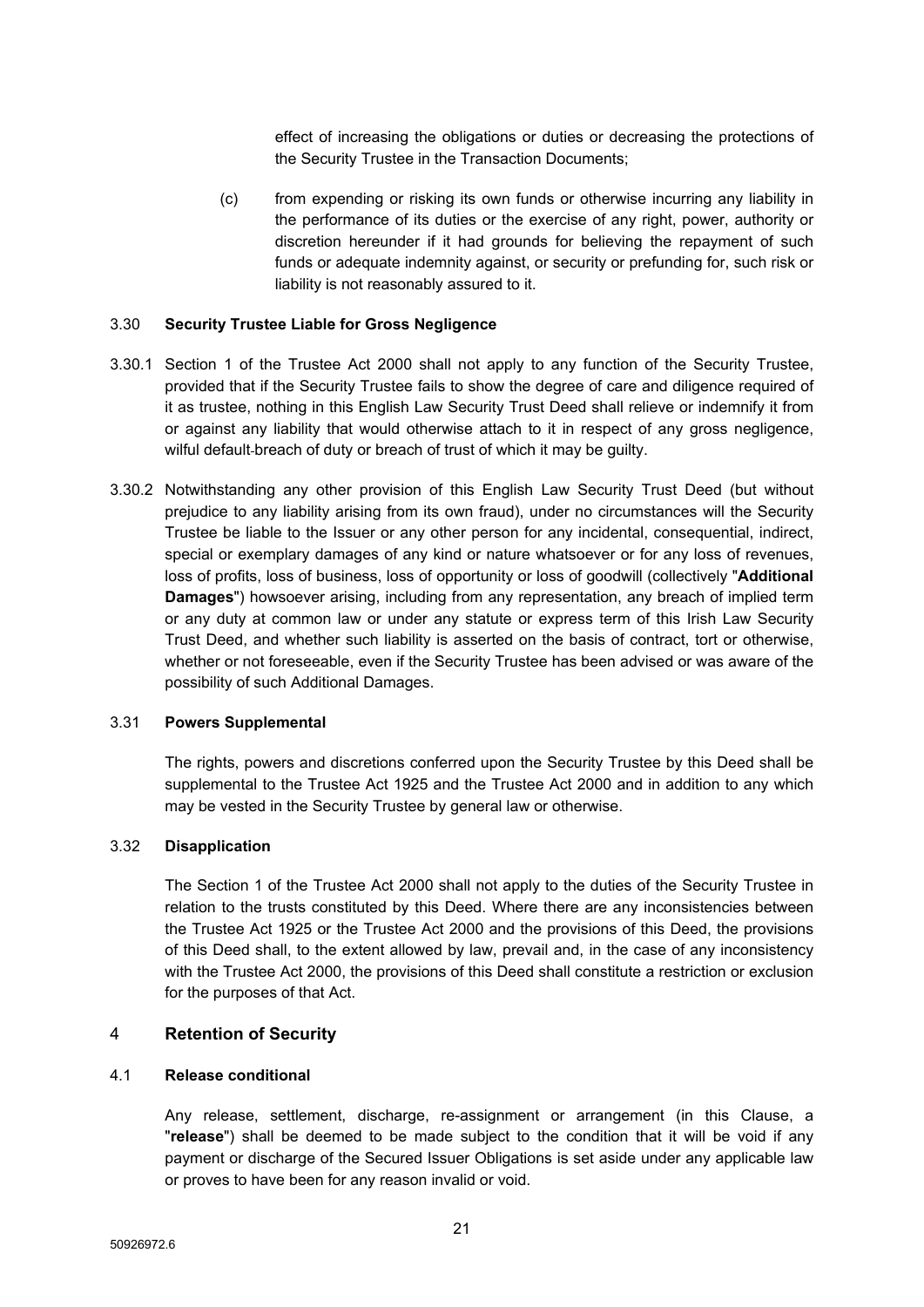## 4.2 **Retention of Security**

- 4.2.1 The Security Trustee may retain all or part of the security created by this English Law Security Trust Deed, the documents of title and other documents relating to the Secured Property and its other rights under this English Law Security Trust Deed as security for the Secured Issuer Obligations for a period of one month plus any statutory period within which any payment or discharge of the Secured Issuer Obligations can be avoided or invalidated under any provision or rule of law after the Secured Issuer Obligations shall have been paid and discharged in full.
- 4.2.2 If at any time within such period a petition is presented to the court for a winding-up order to be made in respect of the Issuer, steps are taken to wind up the Issuer voluntarily, an application is made to the court to have the Issuer placed into examinership, a notice of intention to appoint an examiner to the Issuer is filed in court or the appointment of an examiner to the Issuer takes effect, then the Security Trustee may continue to retain all or part of the security created by this English Law Security Trust Deed, those documents and those other rights for any further period as the Security Trustee may (acting on the instructions as the Trustee) determine.

# <span id="page-23-0"></span>5 **Governing Law and Submission to Jurisdiction**

## 5.1 **Governing law**

These Master English Law Security Trust Terms and each English Law Security Trust Deed, unless otherwise specified therein, and any non-contractual obligations arising out of or in connection with them shall be governed by and construed in accordance with English law.

## 5.2 **Jurisdiction**

The courts of England are to have non-exclusive jurisdiction to settle any disputes that may arise out of or in connection with these Master English Law Security Trust Terms or the relevant English Law Security Trust Deed and, accordingly, any legal action or proceedings arising out of or in connection with these Master English Law Security Trust Terms or the relevant English Law Security Trust Deed ("**Proceedings**") may be brought in such courts. The parties hereto irrevocably submit to the jurisdiction of such courts and waive any objections to Proceedings in such courts on the ground of venue or on the ground that the Proceedings have been brought in an inconvenient forum. This submission is for the benefit of each of the Security Trustee and the ETC Holders and shall not limit the right of any of them to take Proceedings in any other court of competent jurisdiction nor shall the taking of Proceedings in any one or more jurisdictions preclude the taking of Proceedings in any other jurisdiction (whether concurrently or not).

## <span id="page-23-1"></span>5.3 **Service of Process**

In respect of a Series, the Issuer agrees to appoint, on or around the Series Issue Date, a process agent as its agent to receive, for and on its behalf, service of process in any Proceedings in England. The process agent in respect of each such party appointing a process agent shall either (i) be the party specified as its process agent for the Series in the Issue Deed for the first Tranche for such Series or (ii) if no such process agent is specified in such Issue Deed in respect of such party, be notified to the Trustee as soon as reasonably practicable following its appointment. Service of process on any such process agent shall be